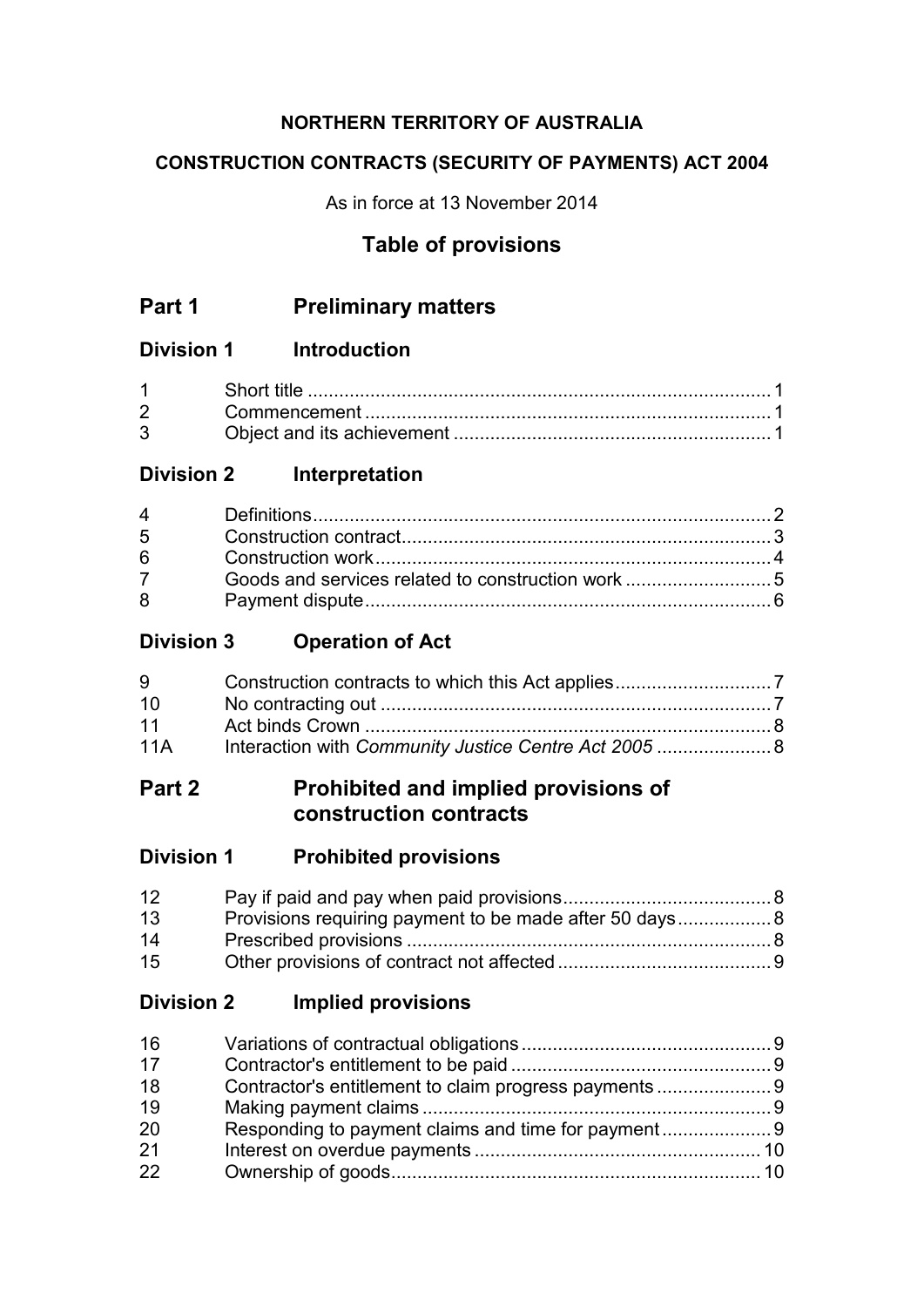| 23<br>24          |                                                                        |    |
|-------------------|------------------------------------------------------------------------|----|
| 25                |                                                                        |    |
| Part 3            | <b>Adjudication of disputes</b>                                        |    |
| <b>Division 1</b> | <b>Object of adjudication</b>                                          |    |
| 26                |                                                                        |    |
| <b>Division 2</b> | <b>Starting adjudication</b>                                           |    |
| 27                |                                                                        |    |
| 28                |                                                                        |    |
| 28A               |                                                                        |    |
| 29                |                                                                        |    |
| 30                | Appointment of adjudicator in absence of agreed appointment 13         |    |
| 31                | Disqualification of adjudicator on grounds of conflict of interest  14 |    |
| 32                |                                                                        |    |
| <b>Division 3</b> | <b>Adjudication process</b>                                            |    |
| 33                |                                                                        |    |
| 34                |                                                                        |    |
| 35                |                                                                        |    |
| 36                |                                                                        |    |
| 37                | Evidentiary value of certificates of completion and amounts            |    |
| 38                |                                                                        |    |
| 39                |                                                                        |    |
| <b>Division 4</b> | <b>Effect of determinations</b>                                        |    |
| 40                |                                                                        |    |
| 41                |                                                                        |    |
| 42                | Progress payment under determination to be on account  20              |    |
| 43                |                                                                        |    |
| <b>Division 5</b> | <b>Enforcing determinations</b>                                        |    |
| 44                | Contractor may suspend obligations for principal's non-                |    |
| 45                |                                                                        |    |
| <b>Division 6</b> | <b>General</b>                                                         |    |
| 46                |                                                                        |    |
| 47                |                                                                        |    |
| 48                | Review of adjudicator's decision to dismiss application 25             |    |
|                   | <b>Construction Contracts (Security of Payments) Act 2004</b>          | ii |
|                   |                                                                        |    |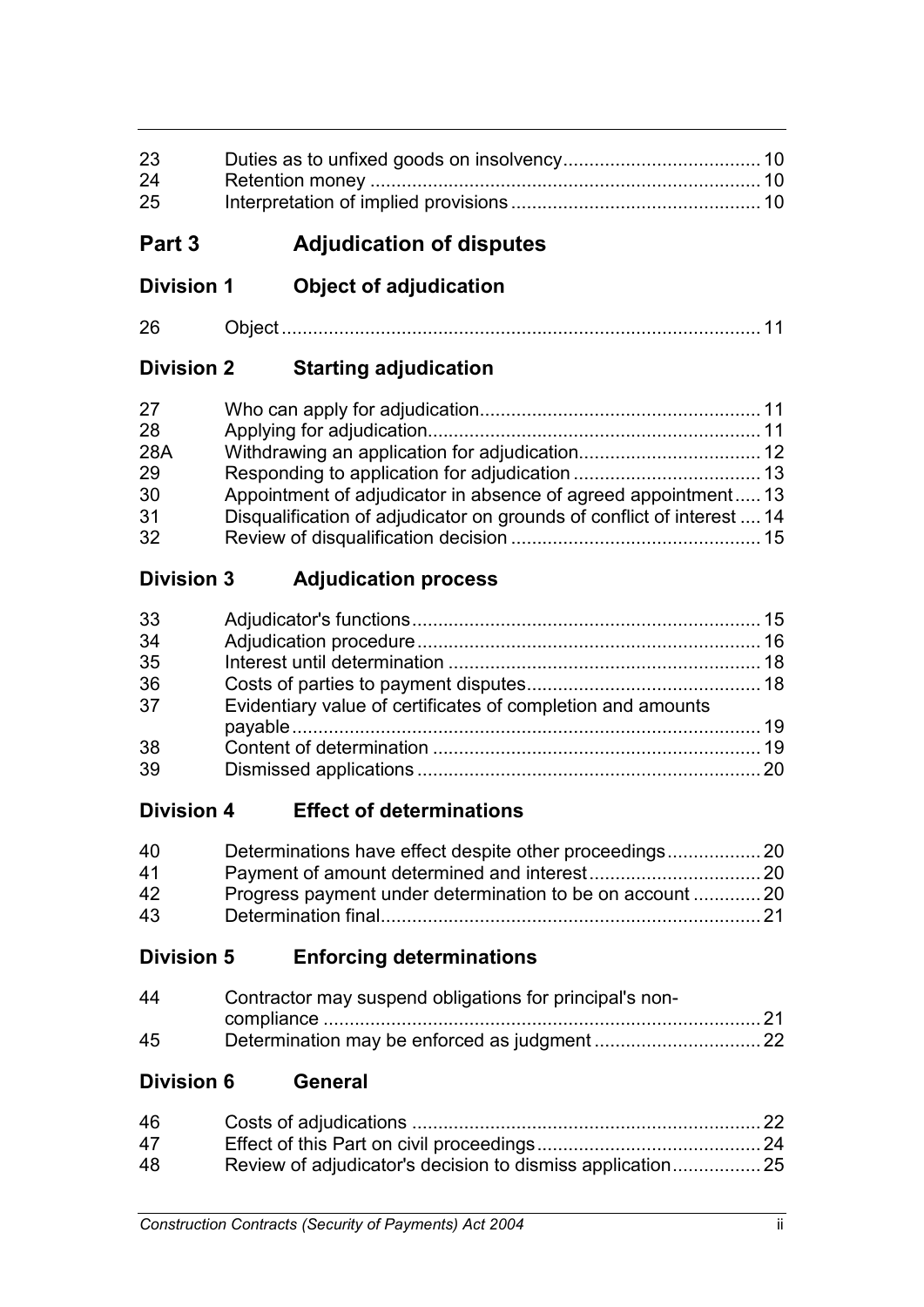# **Part 4 Administration**

# **Division 1 Construction Contracts Registrar**

| -49 |                                                         |  |
|-----|---------------------------------------------------------|--|
| 50  | Provisions relating to appointment of non-public sector |  |
|     |                                                         |  |
| .51 |                                                         |  |

# **Division 2 Adjudicators and prescribed appointers**

| 52  |                                                                    |  |
|-----|--------------------------------------------------------------------|--|
| 53  |                                                                    |  |
| 53A |                                                                    |  |
| 54  |                                                                    |  |
| 55  | Adjudicators' and prescribed appointers' rates to be published  28 |  |

# **Division 3 Miscellaneous provisions**

| .56 |  |
|-----|--|
| .57 |  |

# **Part 5 Reviews of decisions**

| 58 |  |
|----|--|
| 59 |  |
| 60 |  |
| 61 |  |
| 62 |  |

# **Part 6 Miscellaneous provisions**

| 63 |  |
|----|--|
| 64 |  |
| 65 |  |

# **Part 7 Repeals and transitional matters**

| 66 |  |
|----|--|
| 67 |  |

# **Schedule Implied provisions**

**ENDNOTES**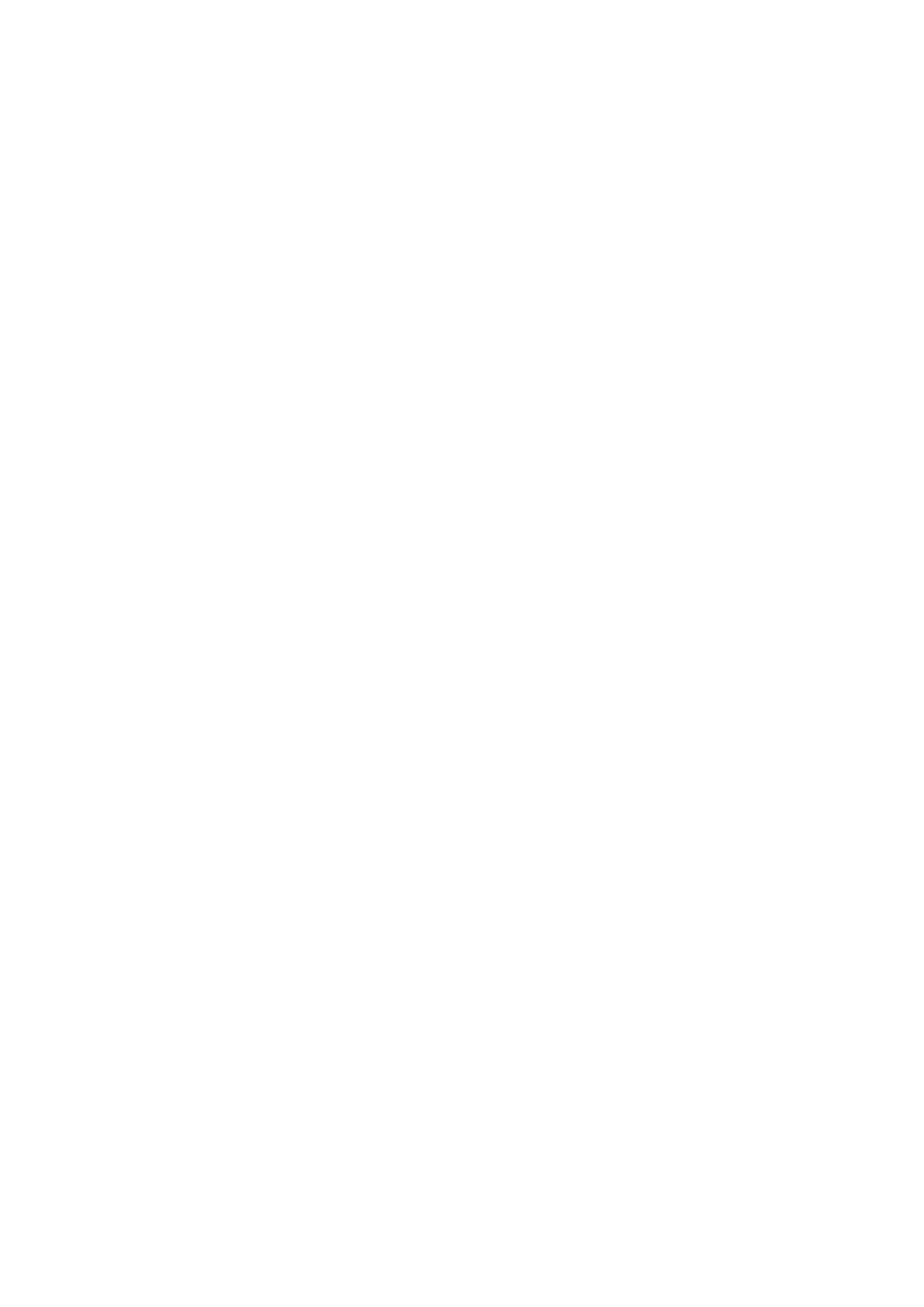# **NORTHERN TERRITORY OF AUSTRALIA**

As in force at 13 November 2014 \_\_\_\_\_\_\_\_\_\_\_\_\_\_\_\_\_\_\_\_

\_\_\_\_\_\_\_\_\_\_\_\_\_\_\_\_\_\_\_\_

# **CONSTRUCTION CONTRACTS (SECURITY OF PAYMENTS) ACT 2004**

## **An Act to secure payments under construction contracts and provide for the adjudication of disputes about payments under construction contracts, and for related purposes**

# **Part 1 Preliminary matters**

# **Division 1 Introduction**

#### **1 Short title**

This Act may be cited as the *Construction Contracts (Security of Payments) Act 2004*.

#### **2 Commencement**

This Act comes into operation on the date, or respective dates, fixed by the Administrator by notice in the *Gazette*.

## **3 Object and its achievement**

- (1) The object of this Act is to promote security of payments under construction contracts.
- (2) The object of this Act is to be achieved by:
	- (a) facilitating timely payments between the parties to construction contracts; and
	- (b) providing for the rapid resolution of payment disputes arising under construction contracts; and
	- (c) providing mechanisms for the rapid recovery of payments under construction contracts.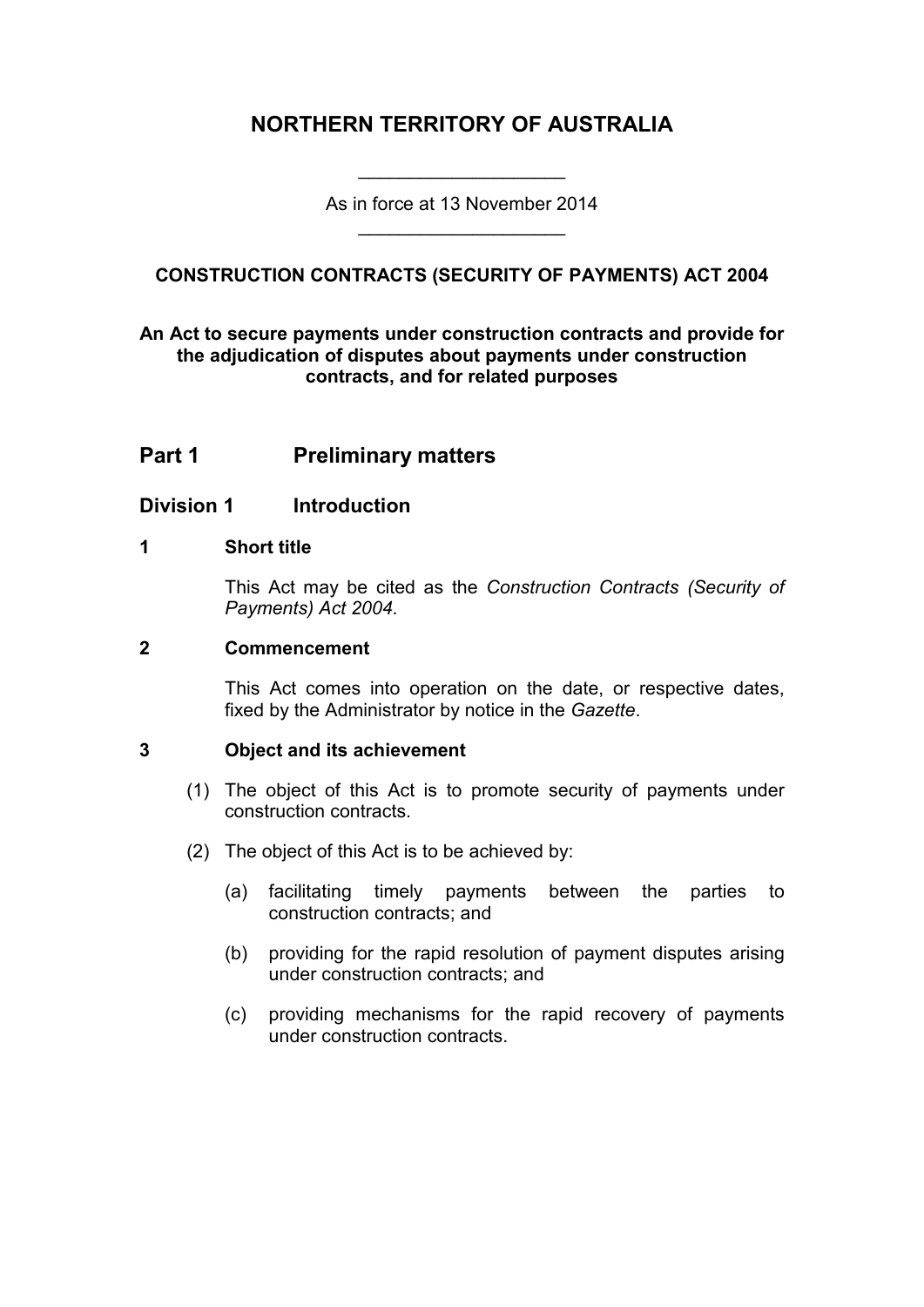## **Division 2 Interpretation**

#### **4 Definitions**

In this Act:

*adjudication* means the adjudication of a payment dispute under Part 3.

*applicant*, for an adjudication, means the person who, under section 28, makes application for the adjudication.

*appointed adjudicator*, for a payment dispute, means the registered adjudicator who, having been appointed under Part 3 to adjudicate the dispute, has been served with the application for adjudication.

#### *civil works* includes:

- (a) a road, railway, tramway, aircraft runway, canal, waterway, harbour, port or marina; and
- (b) a line or cable for electricity or telecommunications; and
- (c) a pipeline for water, gas, oil, sewage or other material; and
- (d) a path, pavement, ramp, tunnel, slipway, dam, well, aqueduct, drain, levee, seawall or retaining wall; and
- (e) any works, apparatus, fittings, machinery or plant associated with any works mentioned in paragraph (a), (b), (c) or (d).

*contractor*, see section 5(1).

*construction contract*, see section 5.

*construction work*, see section 6.

*determination* means a determination made on an adjudication under Part 3 of the merits of a payment dispute.

*goods*, in relation to construction work, see section 7(1).

*obligations*, of a contractor under a construction contract, means the obligations mentioned in section 5(1) the contractor has under the contract.

*on-site services*, in relation to construction work, see section 7(3).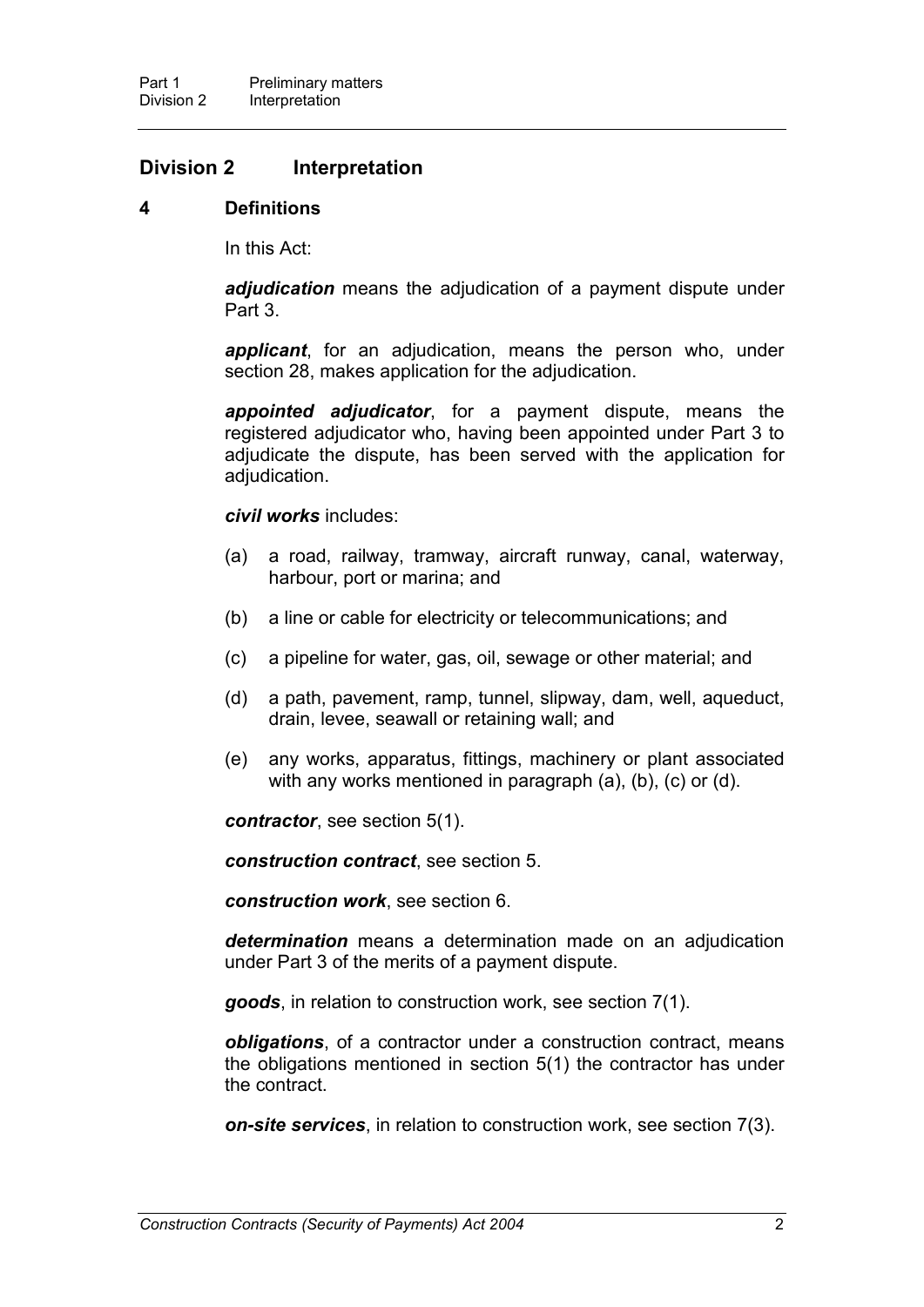*party*, to an adjudication, means the applicant and any person on whom an application for the adjudication is served.

**payment claim** means a claim made under a construction contract:

- (a) by the contractor to the principal for payment of an amount in relation to the performance by the contractor of its obligations under the contract; or
- (b) by the principal to the contractor for payment of an amount in relation to the performance or non-performance by the contractor of its obligations under the contract.

*payment dispute*, see section 8.

*prescribed appointer* means a person prescribed as such by the Regulations.

*principal*, for a construction contract, means the party to whom the contractor is bound under the contract.

*professional services*, in relation to construction work, see section 7(2).

*registered adjudicator* means an individual registered as such under section 52.

*Registrar* means the Construction Contracts Registrar appointed under section 49.

*Regulations* means the Regulations made under this Act.

*site in the Territory* means a site in the Territory, whether on land or off-shore.

*working day* means a day other than a Saturday or Sunday or a public holiday as defined in the *Public Holidays Act 1981*.

## **5 Construction contract**

- (1) A construction contract is a contract (whether or not in writing) under which a person (the *contractor*) has one or more of the following obligations:
	- (a) to carry out construction work;
	- (b) to supply to the site where construction work is being carried out any goods that are related to construction work;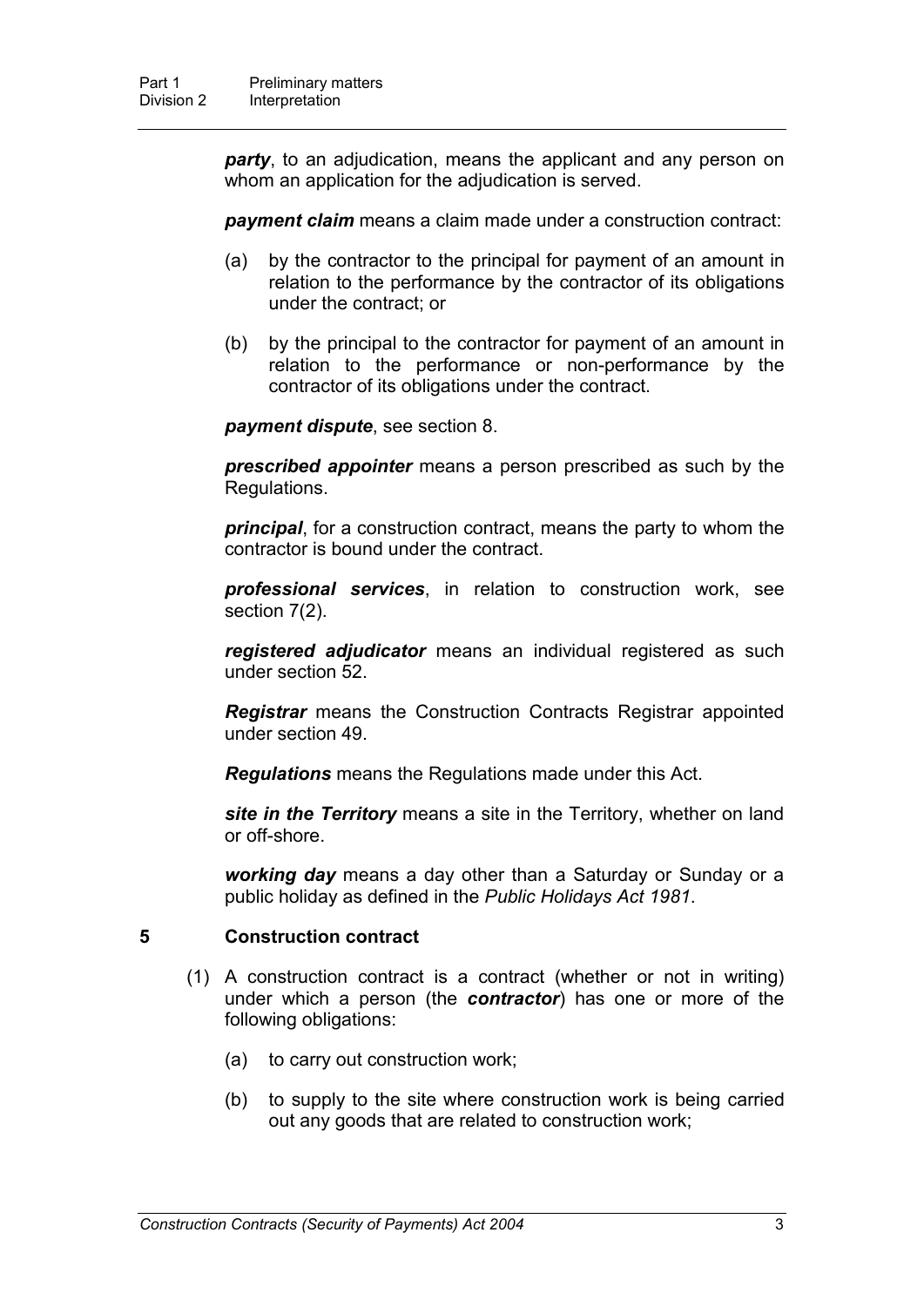- (c) to provide, on or off the site where construction work is being carried out, professional services that are related to the construction work;
- (d) to provide, on the site where construction work is being carried out, on-site services that are related to the construction work.
- (2) In Part 3, a construction contract includes:
	- (a) a contract modified under section 13; and
	- (b) a contract in which a provision is implied under Part 2, Division 2.

#### **6 Construction work**

- (1) Construction work is any of the following work on a site in the Territory:
	- (a) reclaiming land, draining land or preventing the subsidence, movement or erosion of land;
	- (b) installing, altering, repairing, restoring, maintaining, extending, dismantling, demolishing or removing any works, apparatus, fittings, machinery or plant associated with any work mentioned in paragraph (a);
	- (c) constructing the whole or a part of any civil works, or a building or structure, that forms or will form (whether permanently or not and whether or not in the Territory), part of land or the seabed (whether above or below it);
	- (d) fixing or installing on or in anything mentioned in paragraph (c) any fittings forming, or to form, (whether or not permanently) part of the thing, including:
		- (i) fittings for electricity, gas, water, fuel oil, air, sanitation, irrigation, telecommunications, air-conditioning, heating, ventilation, fire protection, cleaning, the security of the thing or the safety of people; and
		- (ii) lifts, escalators, insulation, furniture or furnishings;
	- (e) altering, repairing, restoring, maintaining, extending, dismantling, demolishing or removing anything mentioned in paragraph (c) or any fittings described in paragraph (d) that form part of the thing;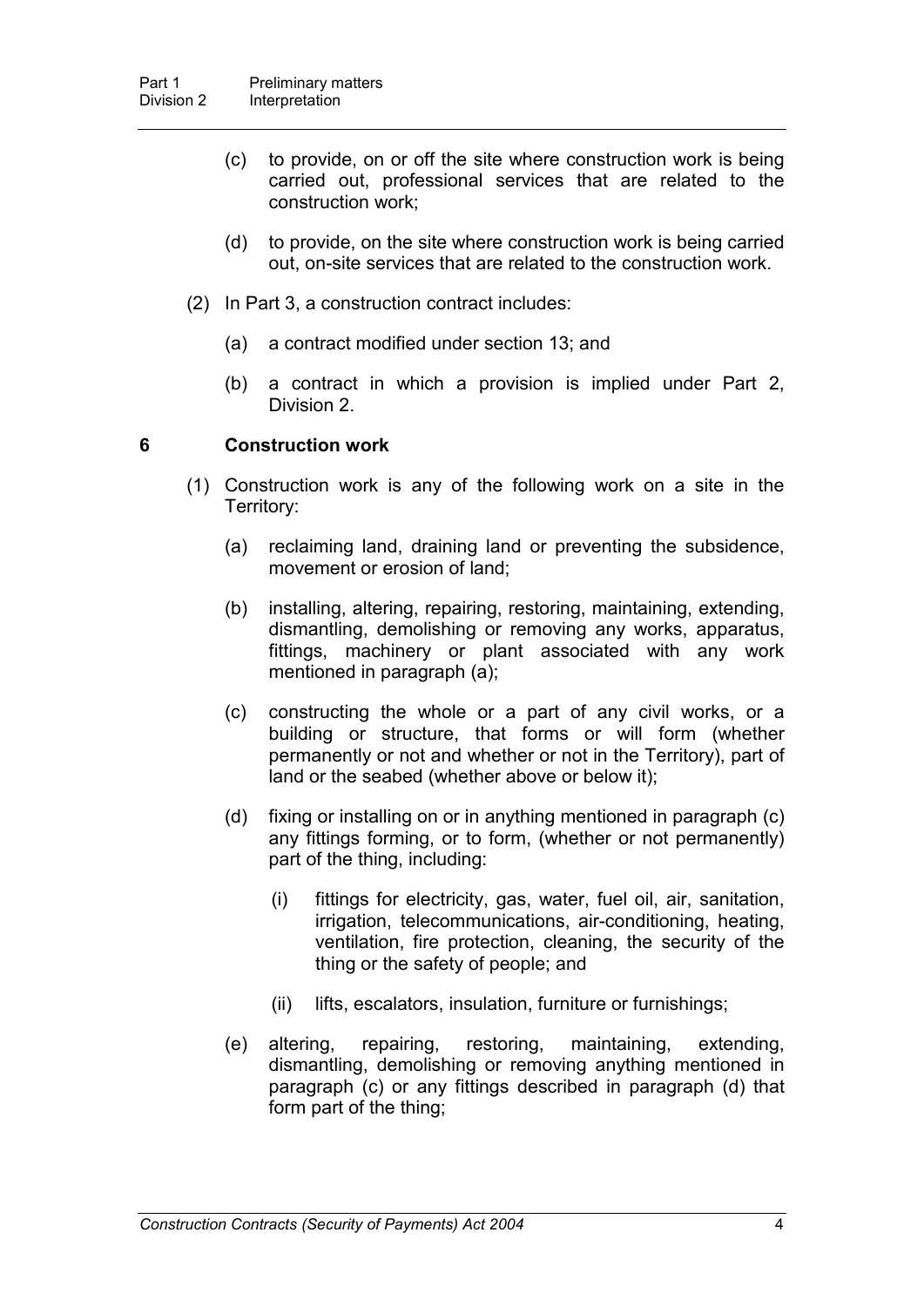- (f) any work that is preparatory to, necessary for, an integral part of or for the completion of any work mentioned in paragraph (a), (b), (c), (d) or (e), including:
	- (i) site or earthworks, excavating, earthmoving, tunnelling or boring; and
	- (ii) laying foundations; and
	- (iii) erecting, maintaining or dismantling temporary works, a temporary building or a temporary structure, including a crane or other lifting equipment and scaffolding; and
	- (iv) cleaning, painting, decorating or treating any surface; and
	- (v) site restoration or landscaping;
- (g) any work that is prescribed by the Regulations to be construction work for this Act.
- (2) However, construction work does not include any of the following work on a site in the Territory:
	- (a) drilling for the purposes of discovering or extracting oil or natural gas, whether or not on land;
	- (b) constructing a shaft, pit or quarry, or drilling, for the purposes of discovering or extracting any mineral bearing or other substance;
	- (c) constructing, installing, altering, repairing, restoring, maintaining, extending, dismantling, demolishing or removing wholly artistic works including sculptures, installations and murals;
	- (d) work prescribed by the Regulations not to be construction work for this Act.
- (3) In addition, construction work does not include constructing the whole or part of any watercraft.

#### **7 Goods and services related to construction work**

- (1) Goods are related to construction work if they are:
	- (a) materials or components (whether or not pre-fabricated) that will form part of anything mentioned in section 6(1)(b) or (c) or of any fittings mentioned in section 6(1)(d); or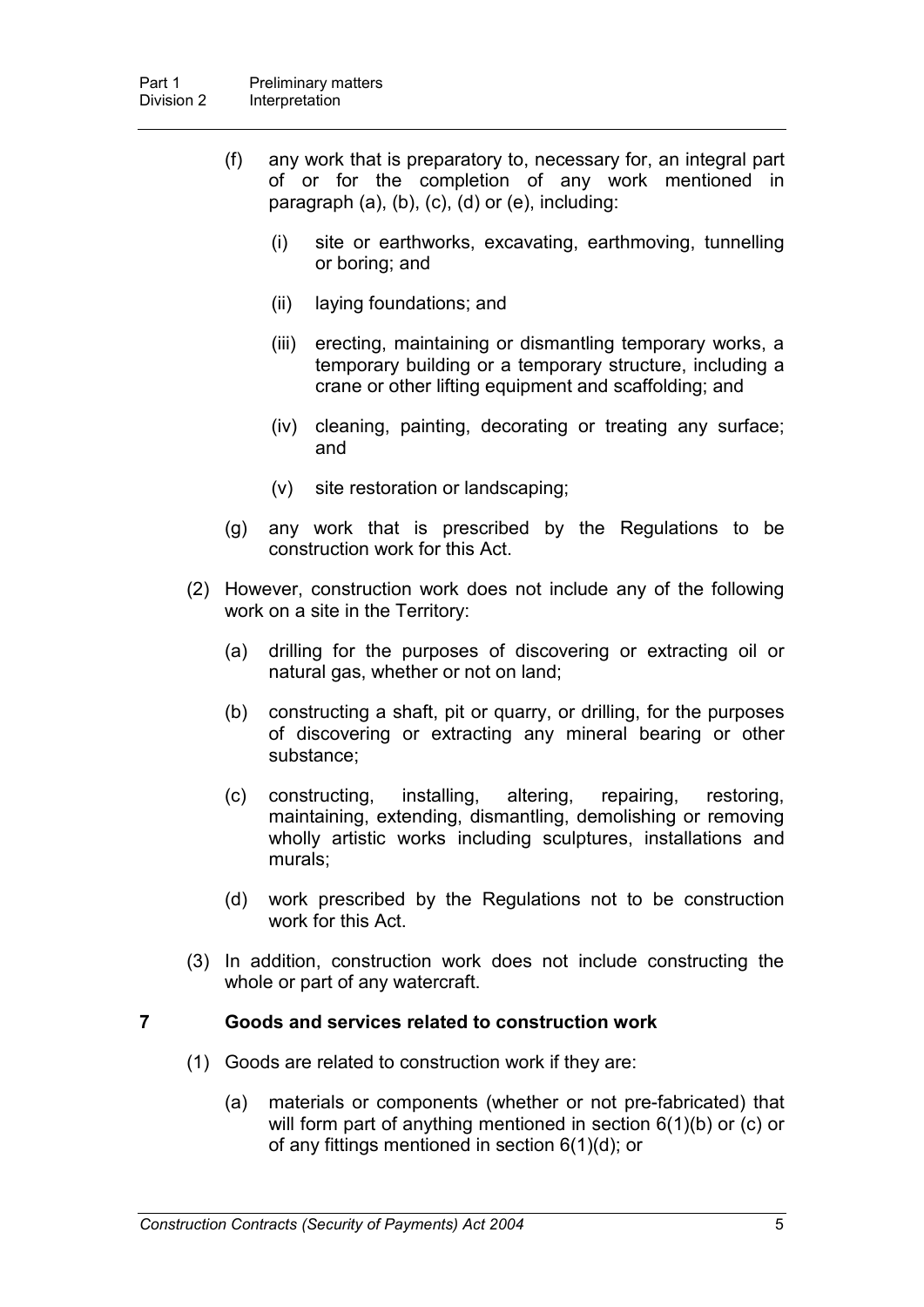- (b) any fittings mentioned in section 6(1)(d) (whether or not pre-fabricated); or
- (c) plant or materials (whether supplied by sale, hire or otherwise) for use in connection with the carrying out of the construction work at the site of the construction work; or
- (d) goods prescribed by the Regulations to be goods related to construction work for this Act.
- (2) Professional services are related to construction work if they are:
	- (a) services that are provided by a profession and that relate directly to construction work or to assessing its feasibility (whether or not it proceeds), including surveying, planning, costing, testing, architectural, design, plan drafting, engineering, quantity surveying and project management services, but not including accounting, financial or legal services; or
	- (b) services that are provided by a profession that are prescribed by the Regulations to be professional services related to construction work for this Act.
- (3) On-site services are related to construction work if they are services (other than professional services):
	- (a) that relate directly to construction work, including providing labour to carry out construction work; or
	- (b) prescribed by the Regulations to be on-site services related to construction work for this Act.
- (4) The Regulations may prescribe goods, professional services or on-site services that are not related to construction work for this Act.

## **8 Payment dispute**

A payment dispute arises if:

- (a) a payment claim has been made under a contract and either:
	- (i) the claim has been rejected or wholly or partly disputed; or
	- (ii) when the amount claimed is due to be paid, the amount has not been paid in full; or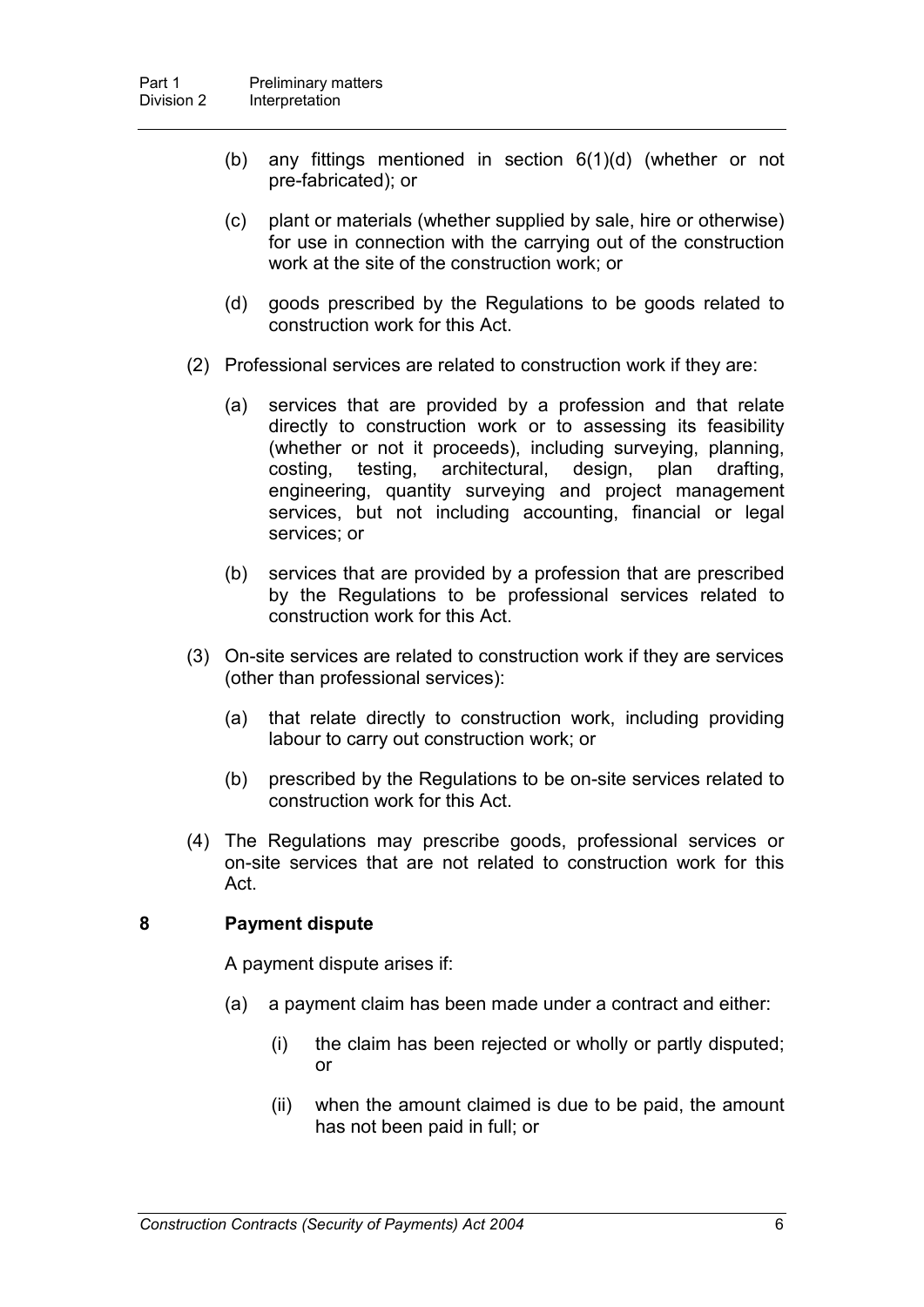- (b) when an amount retained by a party under the contract is due to be paid under the contract, the amount has not been paid; or
- (c) when any security held by a party under the contract is due to be returned under the contract, the security has not been returned.

# **Division 3 Operation of Act**

## **9 Construction contracts to which this Act applies**

- (1) This Act applies to a construction contract entered into after the commencement of this section.
- (2) This Act applies to a construction contract:
	- (a) irrespective of whether it is written or oral or partly written and partly oral; and
	- (b) irrespective of where it is entered into; and
	- (c) irrespective of whether it is expressed to be governed by the law of a place other than the Territory.
- (3) This Act does not apply to a construction contract to the extent to which it contains provisions under which a party is bound to carry out construction work, or to supply goods or services that are related to construction work, as a prescribed employee of the party for whom the work is to be carried out or to whom the goods or services are to be supplied.
- (4) This Act, or a provision of this Act, does not apply to a construction contract, or a class of construction contracts, prescribed by the Regulations as a contract or class of contracts to which this Act, or that provision, does not apply.
- (5) In this section:

*prescribed employee* means an employee subject to an award or a certified agreement made under the *Fair Work Act 2009* (Cth).

# **10 No contracting out**

(1) A provision in an agreement or arrangement (whether a construction contract or not and whether in writing or not) that purports to exclude, modify or restrict the operation of this Act has no effect.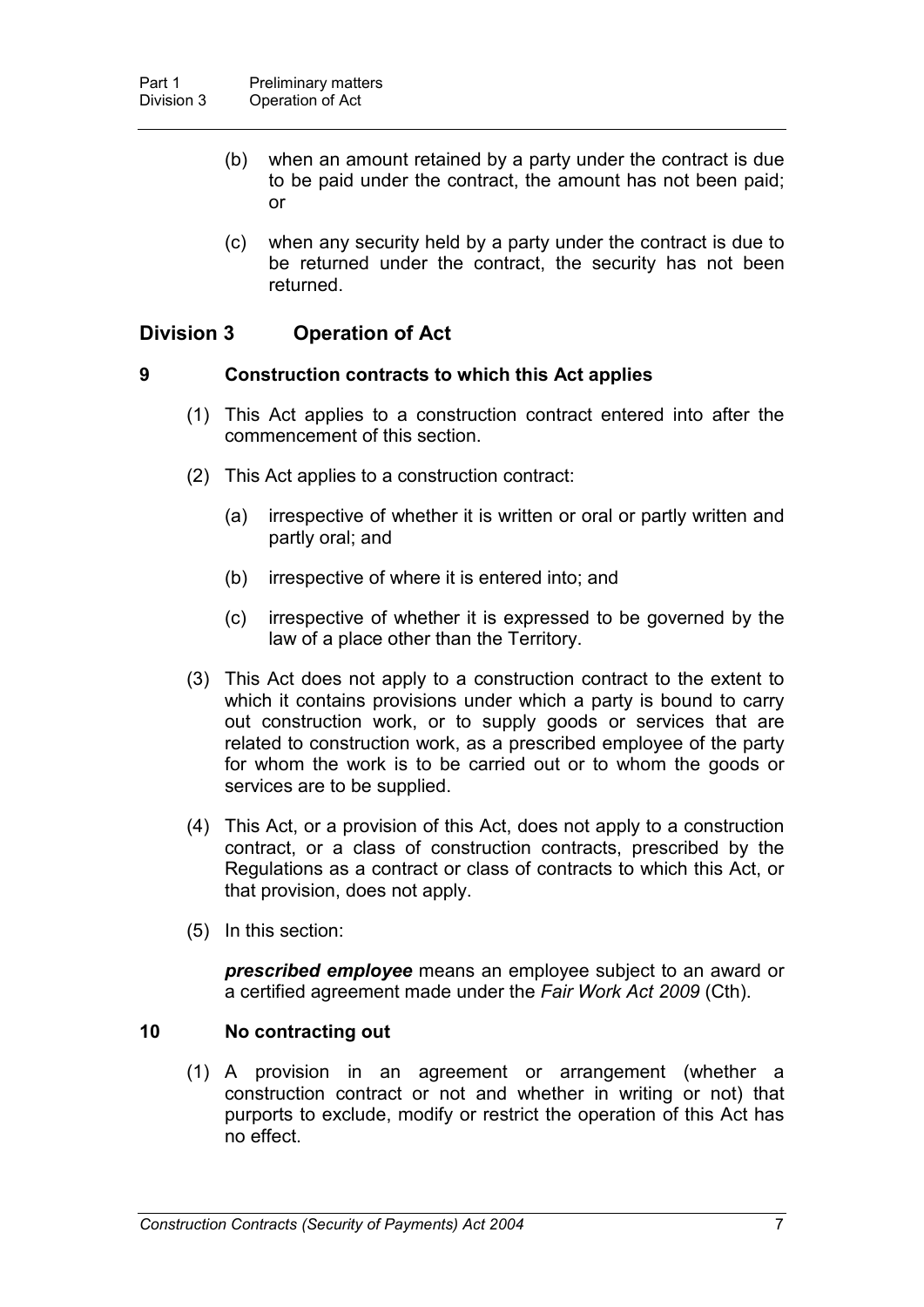- (2) A provision in an agreement or arrangement that has no effect because of subsection (1) does not prejudice or affect the operation of other provisions of the agreement or arrangement.
- (3) Any purported waiver (whether in a construction contract or not and whether or not in writing) of an entitlement under this Act has no effect.

## **11 Act binds Crown**

This Act binds the Crown in right of the Territory and, to the extent the legislative power of the Legislative Assembly permits, the Crown in all its other capacities.

## **11A Interaction with** *Community Justice Centre Act 2005*

The operation of this Act is subject to Part 4 of the *Community Justice Centre Act 2005*.

*Note for section 11A:*

*Part 4 of the Community Justice Centre Act 2005 provides for the Director of the Community Justice Centre to be treated as a prescribed appointer for this Act. That Part also creates exceptions to some of the rules in this Act.*

# **Part 2 Prohibited and implied provisions of construction contracts**

# **Division 1 Prohibited provisions**

## **12 Pay if paid and pay when paid provisions**

A provision in a construction contract has no effect if it purports to make the liability of a party (*party A*) to pay an amount under the contract to another party contingent (whether directly or indirectly) on party A being paid an amount by another person (whether or not a party).

## **13 Provisions requiring payment to be made after 50 days**

A provision in a construction contract that purports to require a payment to be made more than 50 days after the payment is claimed must be read as being amended to require the payment to be made within 28 days after it is claimed.

## **14 Prescribed provisions**

A provision in a construction contract has no effect if it is a provision that is prescribed by the Regulations to be a prohibited provision.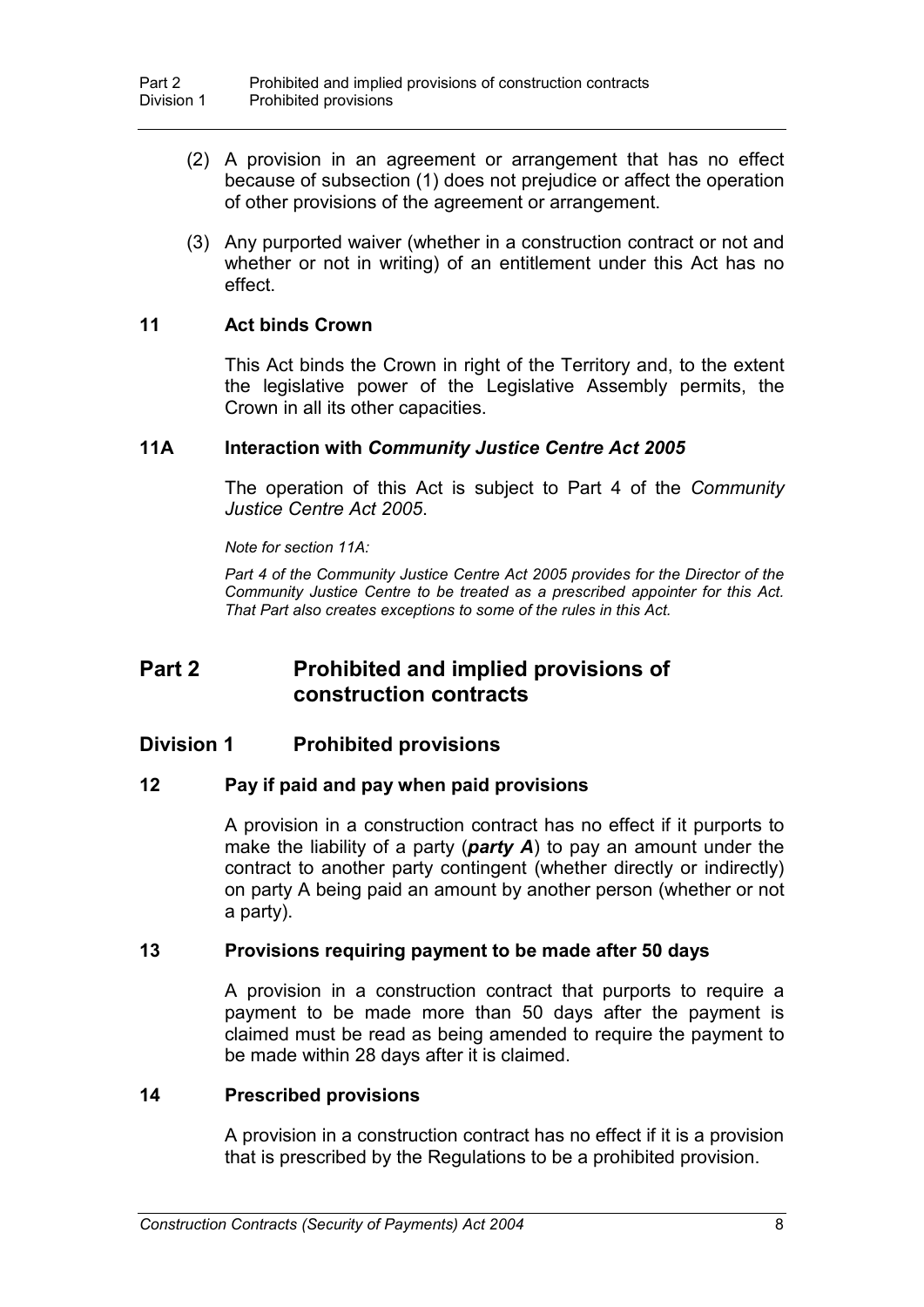## **15 Other provisions of contract not affected**

A provision in a construction contract that has no effect because of section 12 or 14 or that is modified under section 13 does not prejudice or affect the operation of other provisions of the contract.

## **Division 2 Implied provisions**

#### **16 Variations of contractual obligations**

The provisions in the Schedule, Division 1 are implied in a construction contract that does not have a written provision about variations of the contractor's obligations under the contract.

#### **17 Contractor's entitlement to be paid**

The provisions in the Schedule, Division 2 are implied in a construction contract that does not have a written provision about the amount, or a way of determining the amount, that the contractor is entitled to be paid for the obligations the contractor performs.

#### **18 Contractor's entitlement to claim progress payments**

The provisions in the Schedule, Division 3 are implied in a construction contract that does not have a written provision about whether or not the contractor is able to make a claim to the principal for a progress payment for the obligations under the contract the contractor has performed.

#### **19 Making payment claims**

The provisions in the Schedule, Division 4 are implied in a construction contract that does not have a written provision about how a party must make a claim to another party for payment.

#### **20 Responding to payment claims and time for payment**

The provisions in the Schedule, Division 5 about the following matters are implied in a construction contract that does not have a written provision about the matter:

- (a) when and how a party must respond to a payment claim made by another party;
- (b) by when a payment must be made.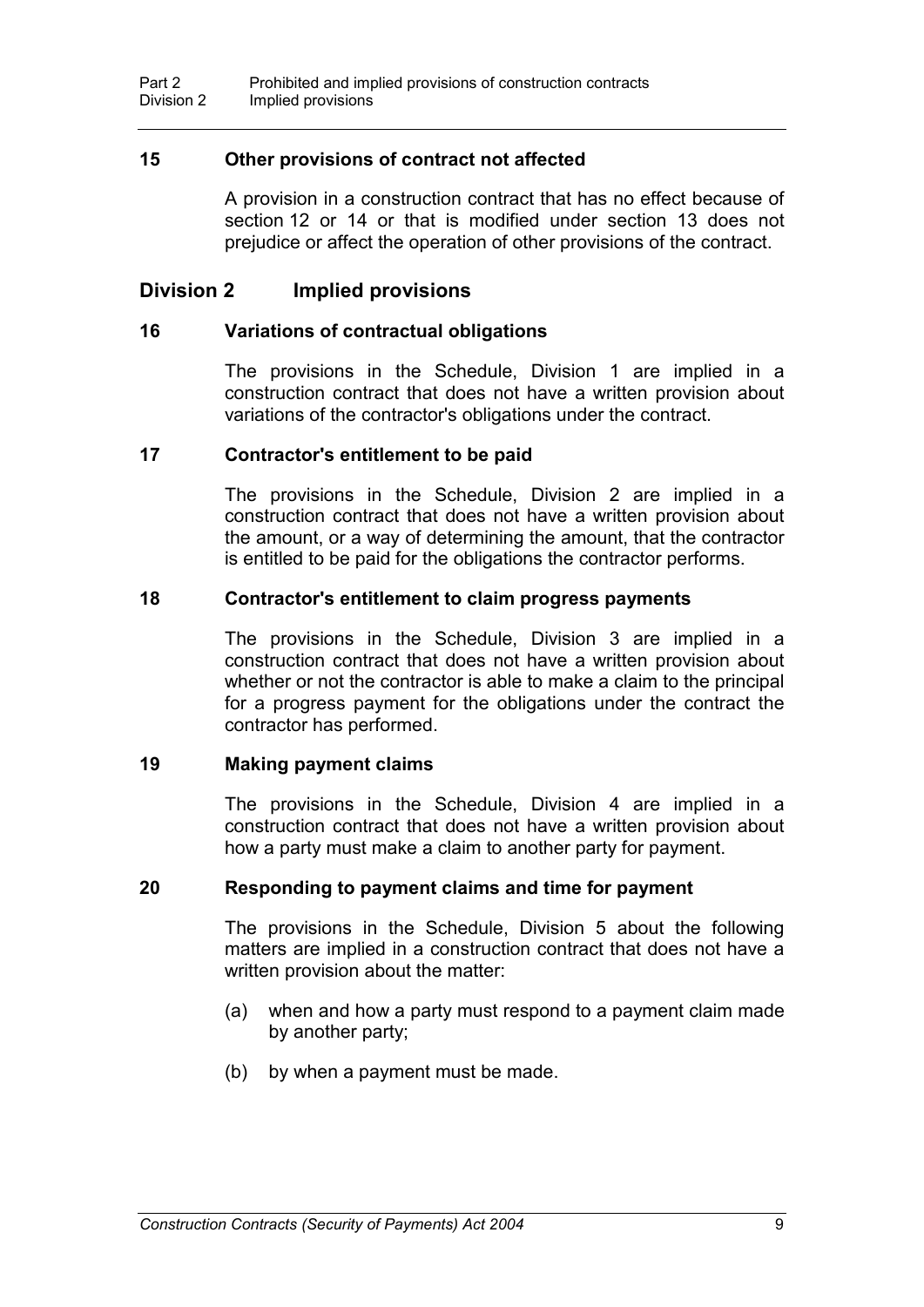#### **21 Interest on overdue payments**

The provisions in the Schedule, Division 6 are implied in a construction contract that does not have a written provision about interest to be paid on any payment that is not made at the time required by the contract.

#### **22 Ownership of goods**

The provisions in the Schedule, Division 7 are implied in a construction contract that does not have a written provision about when the ownership of goods passes from the contractor for goods that are:

- (a) related to construction work; and
- (b) supplied to the site of the construction work by the contractor under its obligations under the contract.

#### **23 Duties as to unfixed goods on insolvency**

The provisions in the Schedule, Division 8 are implied in a construction contract that does not have a written provision about what must happen to unfixed goods of a kind mentioned in section 22 if either of the following persons becomes insolvent:

- (a) the principal;
- (b) a person for whom, directly or indirectly, the principal is performing construction work or to whom, directly or indirectly, the principal is supplying goods or services that are related to construction work.

#### **24 Retention money**

The provisions in the Schedule, Division 9 are implied in a construction contract that does not have a written provision about the status of an amount retained by the principal for the performance by the contractor of its obligations under the contract.

#### **25 Interpretation of implied provisions**

The *Interpretation Act 1978* and sections 4 to 8 of this Act apply to the interpretation of a provision that is implied in a construction contract under this Part despite any provision in a construction contract to the contrary.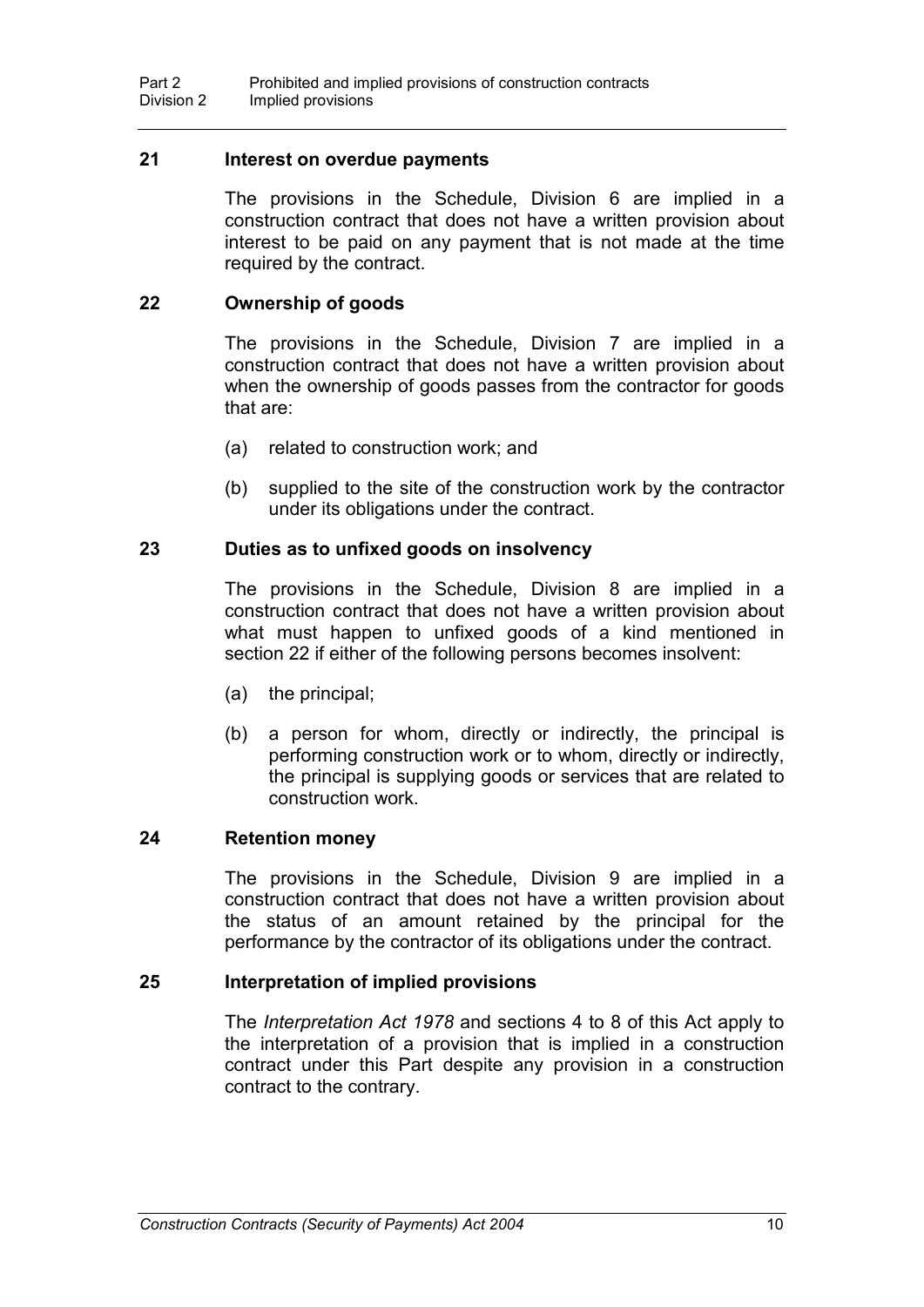# **Part 3 Adjudication of disputes**

# **Division 1 Object of adjudication**

## **26 Object**

The object of an adjudication of a payment dispute is to determine the dispute fairly and as rapidly, informally and inexpensively as possible.

# **Division 2 Starting adjudication**

## **27 Who can apply for adjudication**

If a payment dispute arises under a construction contract, any party to the contract may apply to have the dispute adjudicated under this Part unless:

- (a) an application for adjudication has already been made by a party (whether or not a determination has been made) but subject to sections 31(6A) and 39(2); or
- (b) the dispute is the subject of an order, judgment or other finding by an arbitrator or other person or a court or other body dealing with a matter arising under the contract.

## **28 Applying for adjudication**

- (1) To apply to have a payment dispute adjudicated, a party to the contract must, within 90 days after the dispute arises or, if applicable, within the period provided for by section 39(2)(b):
	- (a) prepare a written application for adjudication; and
	- (b) serve it on each other party to the contract; and
	- (c) serve it on:
		- (i) if the parties to the contract have appointed a registered adjudicator and that adjudicator consents – the adjudicator; or
		- (ii) if the parties to the contract have appointed a prescribed appointer – the appointer; or
		- (iii) otherwise a prescribed appointer chosen by the party; and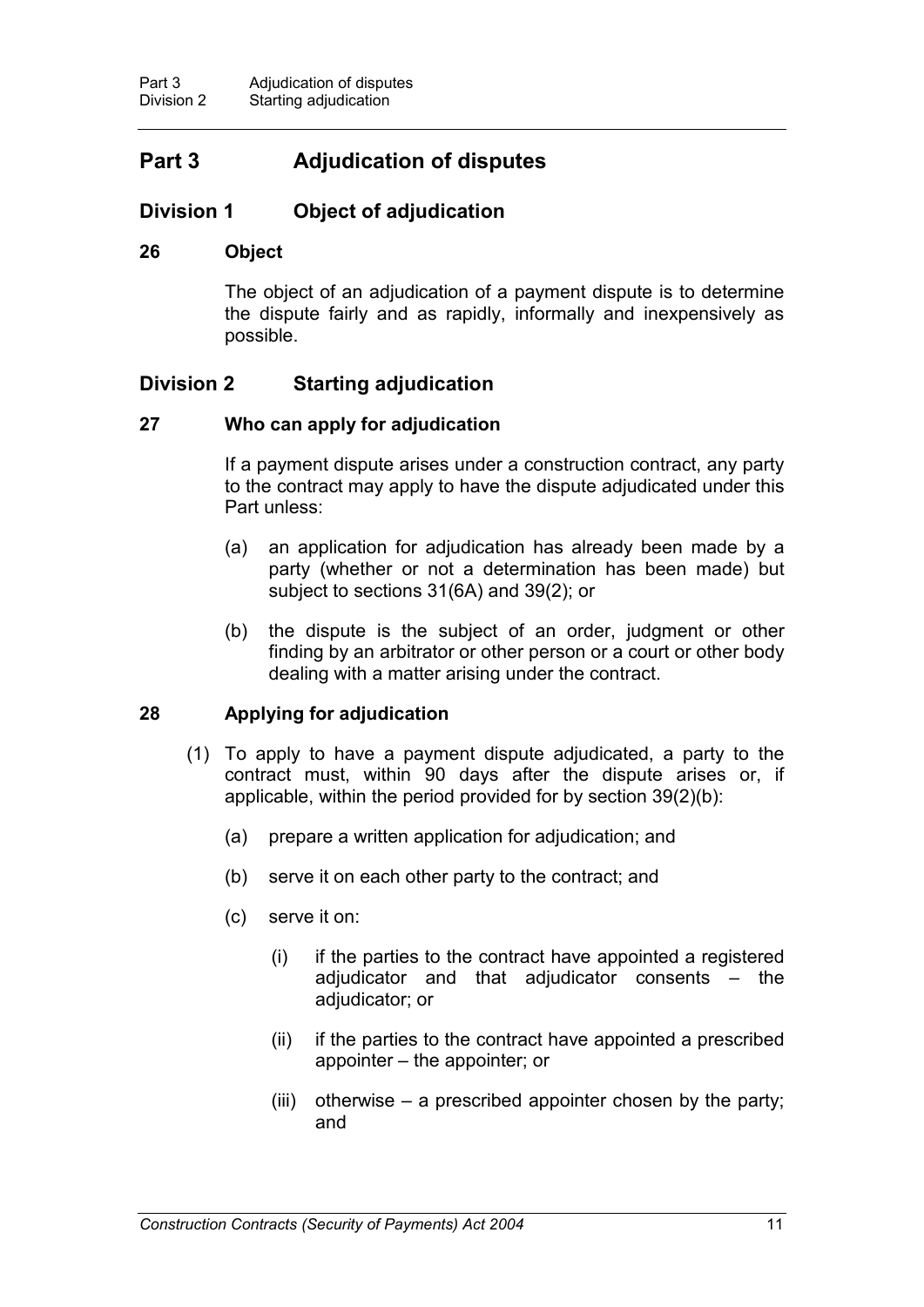- (d) provide any deposit or security for the costs of the adjudication that the adjudicator or prescribed appointer requires under section 46(7) or (8).
- (2) The application must:
	- (a) be prepared in accordance with, and contain the information prescribed by, the Regulations; and
	- (b) state the details of or have attached to it:
		- (i) the construction contract involved or relevant extracts of it; and
		- (ii) any payment claim that has given rise to the payment dispute; and
	- (c) state or have attached to it all the information, documents and submissions on which the party making it relies in the adjudication.
- (3) Subsection (1) applies to a dispute even if it arises within the 90 day period immediately preceding the commencement of this subsection.

## **28A Withdrawing an application for adjudication**

- (1) If a party has applied for adjudication of a dispute under section 28(1), the party may withdraw the application before an adjudicator has been appointed by giving written notice to:
	- (a) the prescribed appointer served with the application under section  $28(1)(c)(ii)$  or (iii); and
	- (b) each other party to the contract.
- (2) If an adjudicator has been appointed, the party may withdraw the application by giving written notice to:
	- (a) the adjudicator; and
	- (b) each other party to the contract.
- (3) However, the adjudicator must refuse the withdrawal if:
	- (a) a party to the contract objects to the withdrawal; and
	- (b) in the opinion of the adjudicator, the party objecting to the withdrawal has a legitimate interest in obtaining a determination of the application.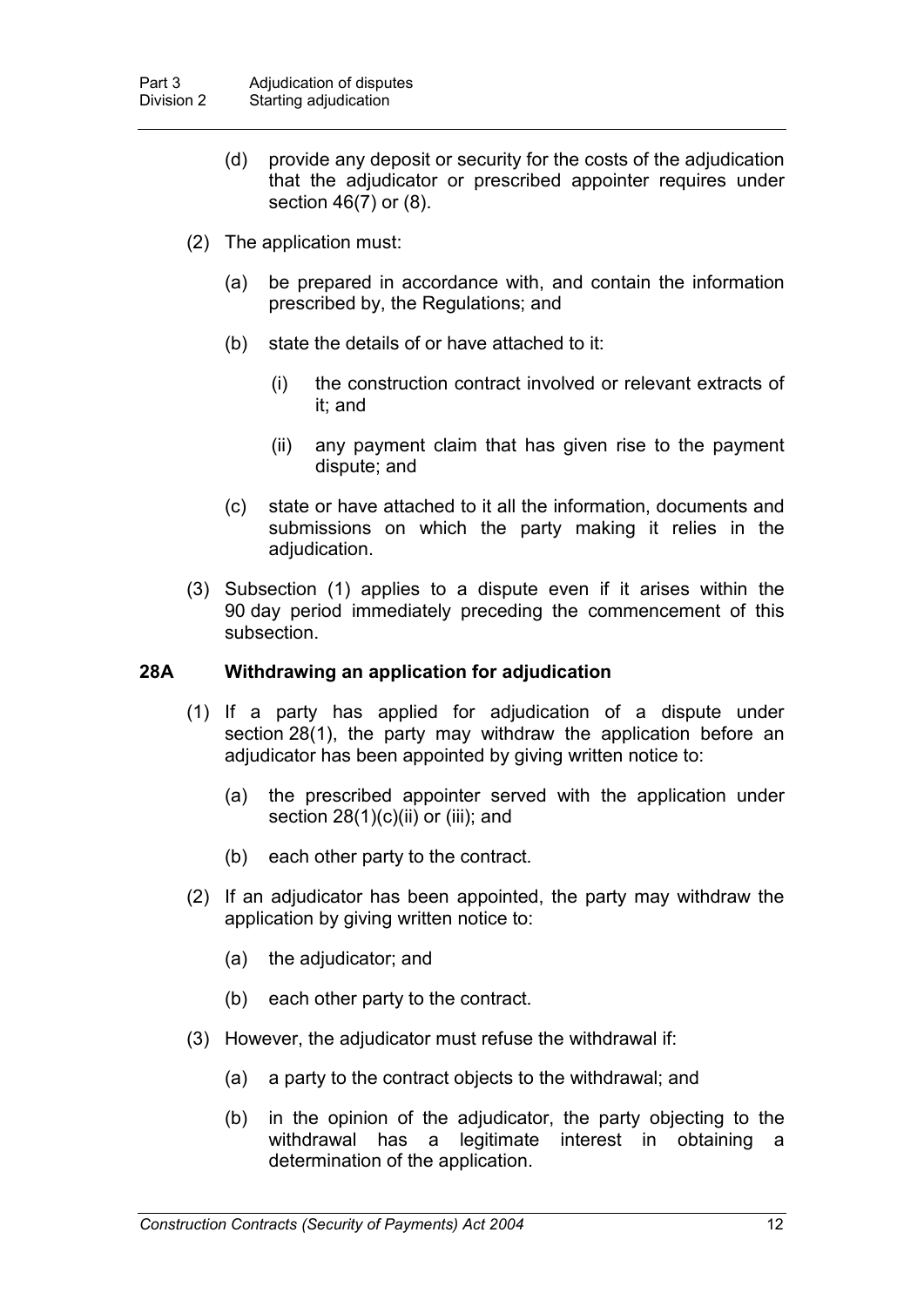## **29 Responding to application for adjudication**

- (1) Within 10 working days after the date on which a party to a construction contract is served with an application for adjudication, the party must prepare a written response to the application and serve it on:
	- (a) the applicant and on any other party that has been served with the application; and
	- (b) the appointed adjudicator or, if there is no appointed adjudicator, on the prescribed appointer on which the application was served under section 28(1)(c).
- (2) The response must:
	- (a) be prepared in accordance with, and contain the information prescribed by, the Regulations; and
	- (b) state the details of, or have attached to it, any rejection or dispute of the payment claim that has given rise to the dispute; and
	- (c) state or have attached to it all the information, documents and submissions on which the party making it relies in the adjudication.

## **30 Appointment of adjudicator in absence of agreed appointment**

- (1) If an application for adjudication is served on a prescribed appointer, the appointer must, within 5 working days after being served:
	- (a) appoint a registered adjudicator to adjudicate the payment dispute concerned; and
	- (b) send the application and any response received by it to the adjudicator; and
	- (c) give written notice to the parties and Registrar accordingly.
- (2) If a prescribed appointer does not make an appointment under subsection (1), the Registrar may appoint a registered adjudicator to adjudicate the payment dispute concerned.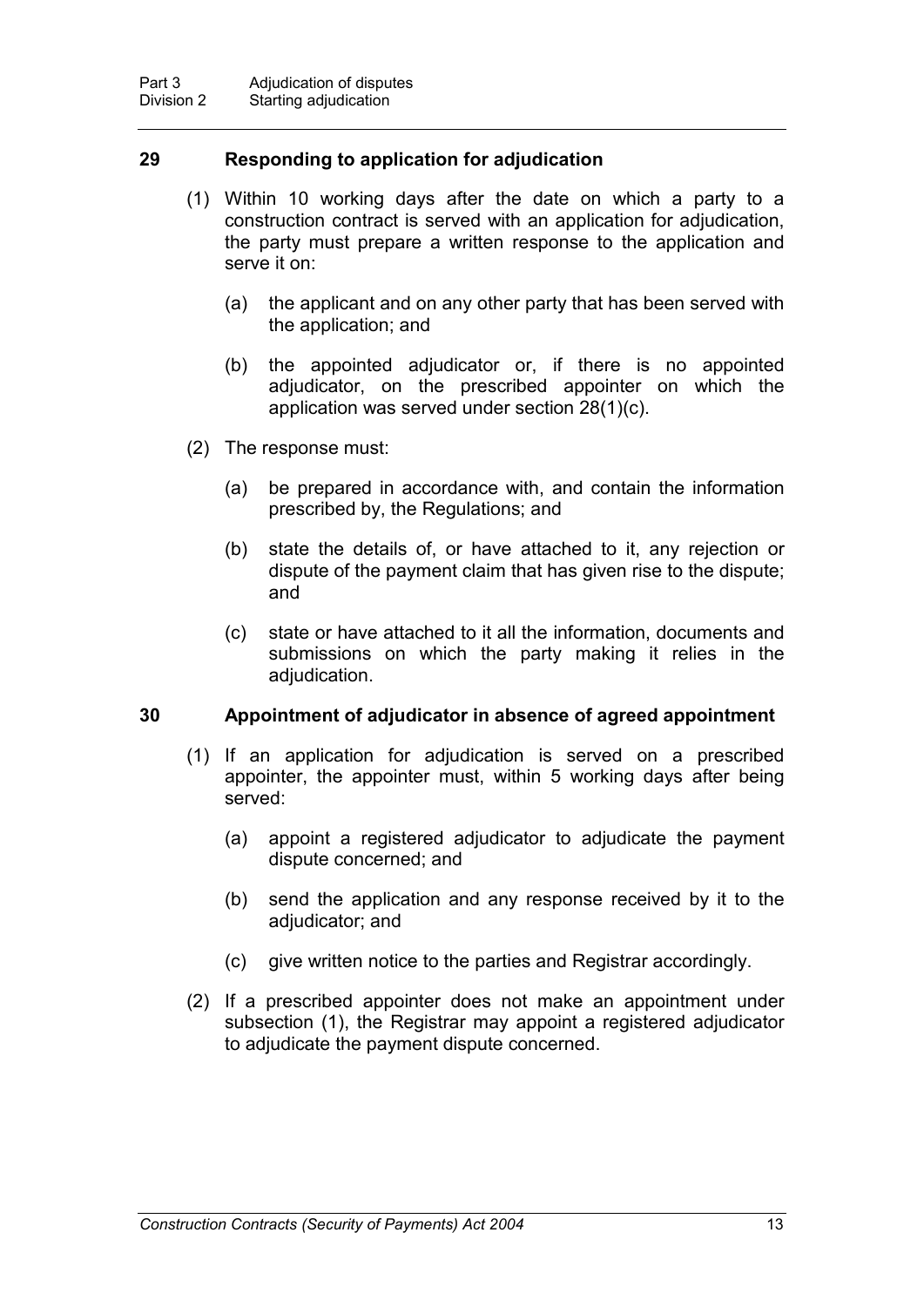- (3) If the Registrar makes an appointment under subsection (2), the Registrar must:
	- (a) give written notice to the prescribed appointer accordingly and require the appointer to serve the application and any response received by it on the adjudicator appointed by the Registrar; and
	- (b) give written notice to the parties accordingly.

#### **31 Disqualification of adjudicator on grounds of conflict of interest**

- (1) An appointed adjudicator is disqualified from adjudicating the dispute if the adjudicator has a material personal interest in:
	- (a) the payment dispute concerned; or
	- (b) the construction contract under which the dispute has arisen; or
	- (c) any party to the contract.
- (2) If an appointed adjudicator is disqualified, the adjudicator must give written notice to the parties and Registrar of the disqualification and the reasons for it.
- (3) A party to a payment dispute may apply to the Registrar for, and the Registrar may make, a declaration that the appointed adjudicator is disqualified under subsection (1) from adjudicating the dispute.
- (4) The application must be made before the person is notified of a decision or determination made under section 33(1).
- (5) If the Registrar makes the declaration sought, the Registrar must give written notice to the adjudicator and the parties of the declaration.
- (6) If a notice (a *disqualification notice*) is given by or to an appointed adjudicator under subsection (2) or (5), the adjudicator's appointment ends 5 working days after the date of the disqualification notice unless, before the end of that period, each party gives the adjudicator written authority to continue as the appointed adjudicator.
- (6A) If the appointment of an appointed adjudicator ends under subsection (6):
	- (a) the applicant may make a further application for adjudication under section 28; and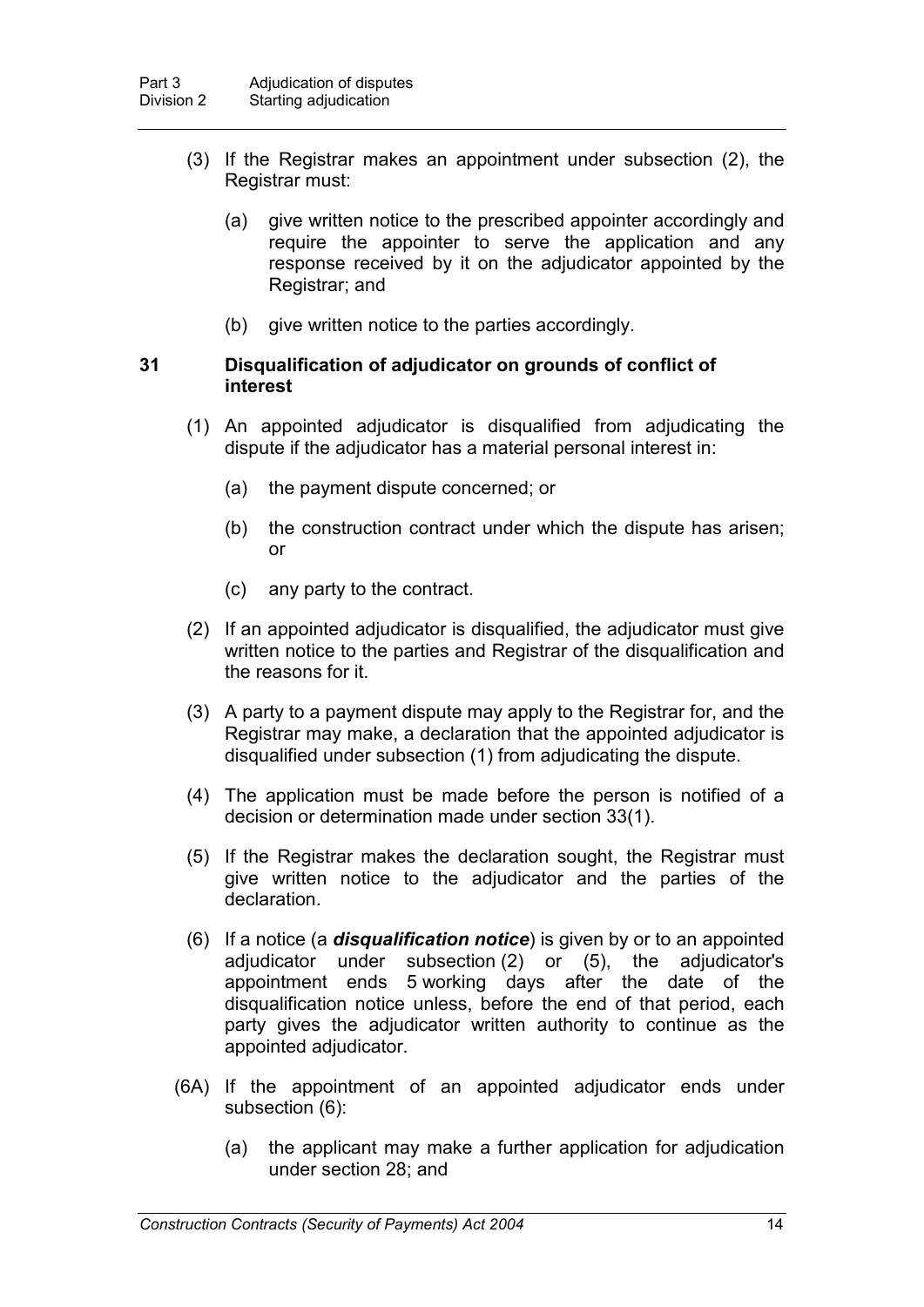- (b) in calculating the period within which the application may be made, the period from the date on which the previous application was served under section 28(1)(c) to the date on which the appointment ends is not counted.
- (6B) However if, as calculated under subsection (6A)(b), the applicant does not have at least 14 days to make the further application, the further application may be made within 14 days after the date on which the appointment ends.
	- (7) If the Registrar refuses to make the declaration sought, the Registrar must give written notice to the adjudicator and the parties of the refusal.
	- (8) The notice under subsection (5) or (7) must state:
		- (a) the reasons for the decision; and
		- (b) a person given the notice may apply for a review of the decision to the Local Court within 28 days after receipt of the notice.

#### **32 Review of disqualification decision**

A person who is aggrieved by a decision of the Registrar under section 31 to make or refuse to make a declaration that an appointed adjudicator is disqualified from adjudicating a dispute may apply to the Local Court for a review of the decision.

## **Division 3 Adjudication process**

## **33 Adjudicator's functions**

- (1) An appointed adjudicator must, within the prescribed time or any extension of it under section 34(3)(a):
	- (a) dismiss the application without making a determination of its merits if:
		- (i) the contract concerned is not a construction contract; or
		- (ii) the application has not been prepared and served in accordance with section 28; or
		- (iii) an arbitrator or other person or a court or other body dealing with a matter arising under a construction contract makes an order, judgment or other finding about the dispute that is the subject of the application; or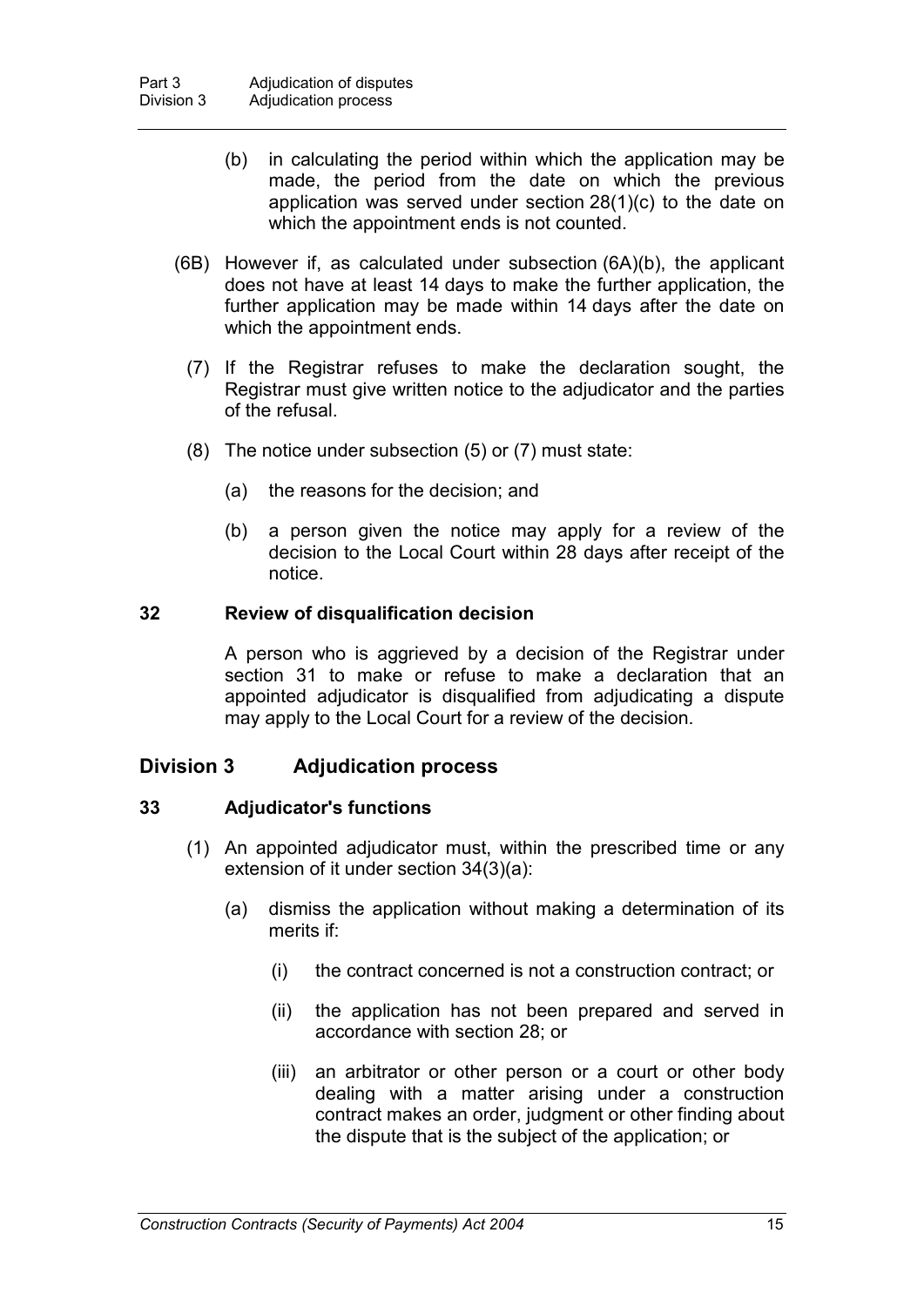- (iv) satisfied it is not possible to fairly make a determination:
	- (A) because of the complexity of the matter; or
	- (B) because the prescribed time or any extension of it is not sufficient for another reason; or
- (b) otherwise determine on the balance of probabilities whether any party to the payment dispute is liable to make a payment or to return any security and, if so, determine:
	- (i) the amount to be paid, or security to be returned, and any interest payable on it under section 35; and
	- (ii) the date on or before which the amount must be paid or the security must be returned.
- (2) If the application is not dismissed or determined under subsection (1) within the prescribed time, or any extension of it under section 34(3)(a), the application is taken to be dismissed when the time ends.
- (3) In this section:

#### *prescribed time* means:

- (a) if the appointed adjudicator is served with a response under section 29(1) – 10 working days after the date of the service of the response; or
- (b) otherwise 10 working days after the last date on which a response is required to be served under section 29(1).

#### **34 Adjudication procedure**

- (1) For making a determination, an appointed adjudicator:
	- (a) must act informally and if possible make the determination on the basis of:
		- (i) the application and its attachments; and
		- (ii) if a response has been prepared and served in accordance with section 29, the response and its attachments; and
	- (b) is not bound by the rules of evidence and may inform himself or herself in any way the adjudicator considers appropriate.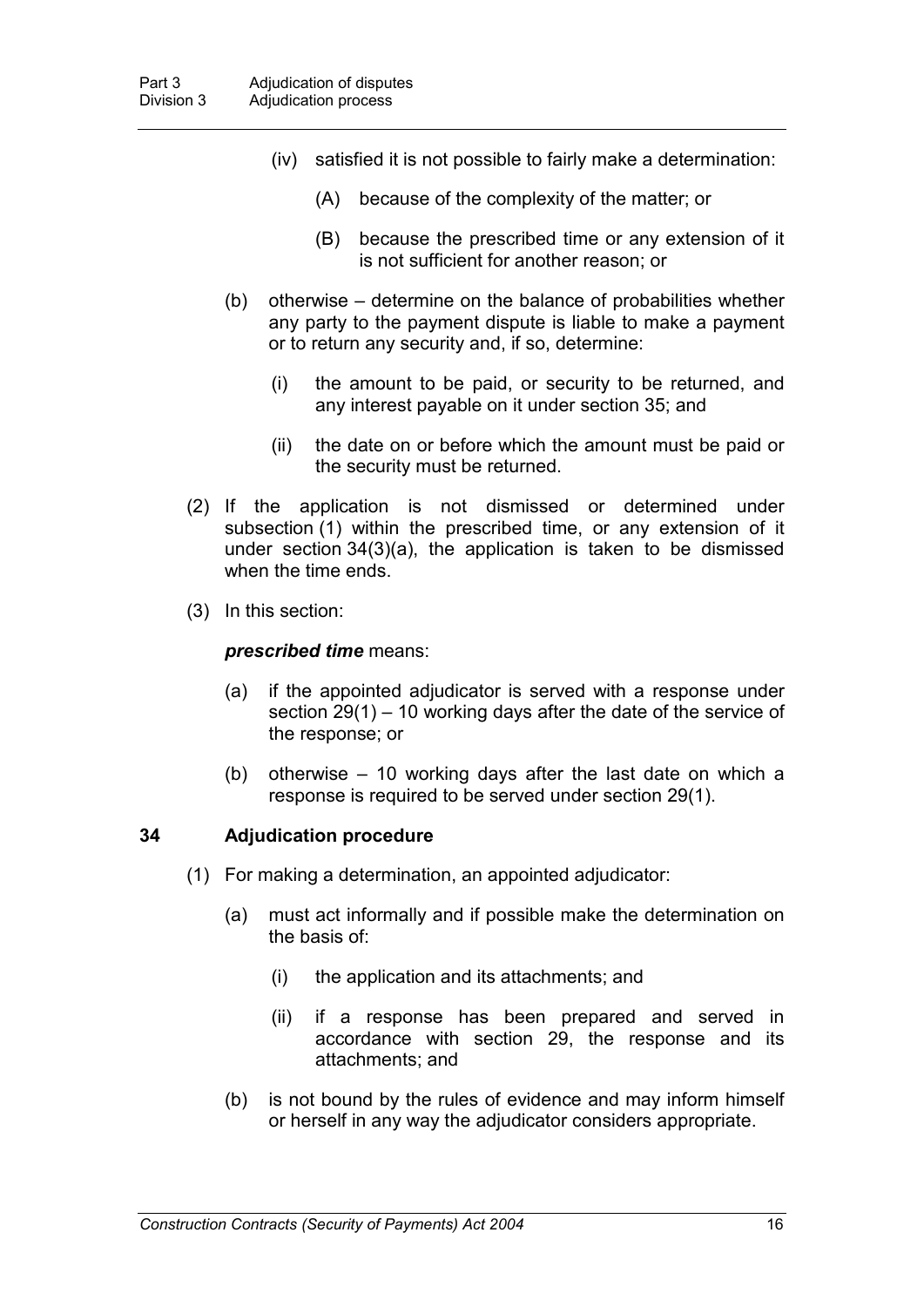- (2) In order to obtain sufficient information to make a determination, an appointed adjudicator may:
	- (a) request a party to make a, or a further, written submission or to provide information or documents, and may set a deadline for doing so; or
	- (b) request the parties to attend a conference with the adjudicator; or
	- (c) unless all the parties object:
		- (i) inspect any work or thing to which the payment dispute relates, provided the occupier of any place concerned consents to the entry and inspection; or
		- (ii) arrange for anything to which the payment dispute relates to be tested, provided the owner of the thing consents to the testing; or
		- (iii) engage an expert to investigate and report on any matter relevant to the payment dispute.
- (3) An appointed adjudicator may:
	- (a) with the Registrar's consent, extend the time for making a determination under section 33(1); or
	- (b) with the consent of the parties, adjudicate simultaneously 2 or more payment disputes between the parties; or
	- (c) with the consent of all the parties concerned, adjudicate the payment dispute simultaneously with another payment dispute.
- (4) If an appointed adjudicator adjudicates simultaneously 2 or more payment disputes, the adjudicator may, in adjudicating one, take into account information or documents the adjudicator receives in relation to the other and vice versa.
- (5) An adjudicator's power to make a determination is not affected by the failure of either or both of the parties to make a submission or provide information or documents within time or to comply with the adjudicator's request to attend a conference with the adjudicator.
- (6) To the extent that the practice and procedure in relation to adjudications is not regulated by this Part or the Regulations, an appointed adjudicator may determine the adjudicator's own procedure.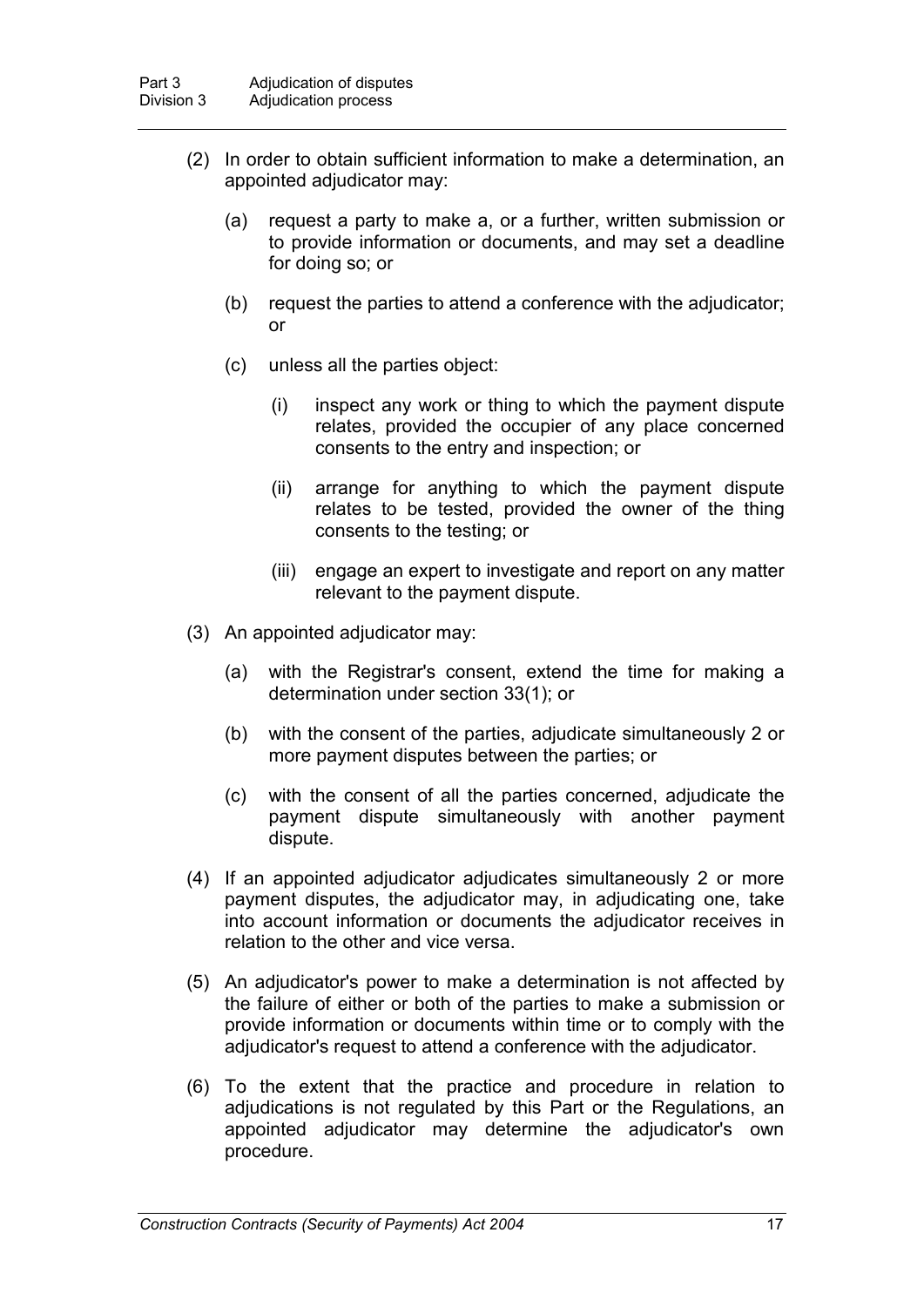## **35 Interest until determination**

- (1) If an appointed adjudicator determines that a party to a payment dispute is liable to make a payment, the adjudicator may also determine that interest must be paid on:
	- (a) if the payment is overdue under the construction contract the payment in accordance with the contract; or
	- (b) otherwise the whole or a part of the payment from the date the payment dispute arose at a rate not greater than the rate prescribed by the Regulations until and including the date of the determination.
- (2) Subsection (1) does not authorise the awarding of interest on interest.

## **36 Costs of parties to payment disputes**

- (1) The parties to a payment dispute bear their own costs in relation to an adjudication of the dispute (including the costs the parties are liable to pay under section 46).
- (2) However, if an appointed adjudicator is satisfied a party to a payment dispute incurred costs of the adjudication because of frivolous or vexatious conduct on the part of, or unfounded submissions by, another party, the adjudicator may decide that the other party must pay some or all of those costs.
- (3) If an appointed adjudicator makes a decision under subsection (2), the adjudicator must:
	- (a) decide the amount of the costs and the date on which the amount is payable; and
	- (b) give written notice of the decisions and the reasons for them to the parties.
- (4) Divisions 4 and 5 apply (with the necessary changes) to a decision made under subsection (2) as if it were a determination of an appointed adjudicator.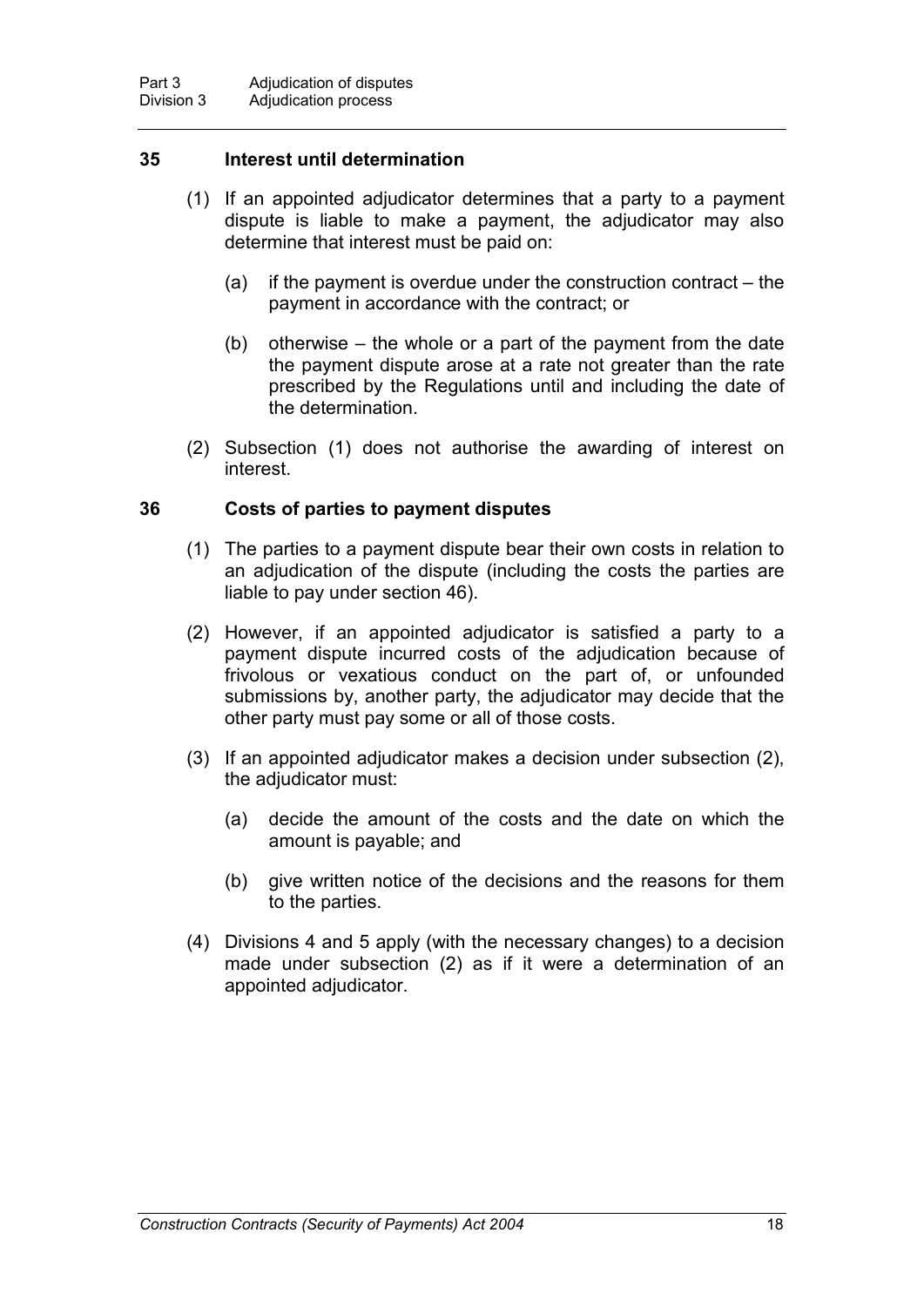## **37 Evidentiary value of certificates of completion and amounts payable**

- (1) This section applies if:
	- (a) the construction contract to which a payment dispute relates provides for a person to certify:
		- (i) obligations under the contract have been performed; or
		- (ii) the amount of a payment that must be made by a party; and
	- (b) the certificate is provided by a party to an adjudication in the course of adjudication.
- (2) For the adjudication:
	- (a) if the certificate relates to the final amount payable under the contract and has the effect of finalising the contract – the certificate is taken to be conclusive evidence of its contents; or
	- (b) otherwise the certificate has the evidentiary weight the appointed adjudicator considers appropriate.

## **38 Content of determination**

- (1) An appointed adjudicator's decision made under section 33(1)(b) must:
	- (a) be in writing; and
	- (b) be prepared in accordance with, and contain the information prescribed by, the Regulations; and
	- (c) state:
		- (i) the amount to be paid and the date on or before which it must be paid; or
		- (ii) the security to be returned and the date on or before which it must be returned; and
	- (d) give reasons for the determination; and
	- (e) identify any information in it that, because of its confidential nature, is not suitable for publication by the Registrar under section 54.
- (2) The adjudicator must give a copy of the decision to the parties to the adjudication and the Registrar.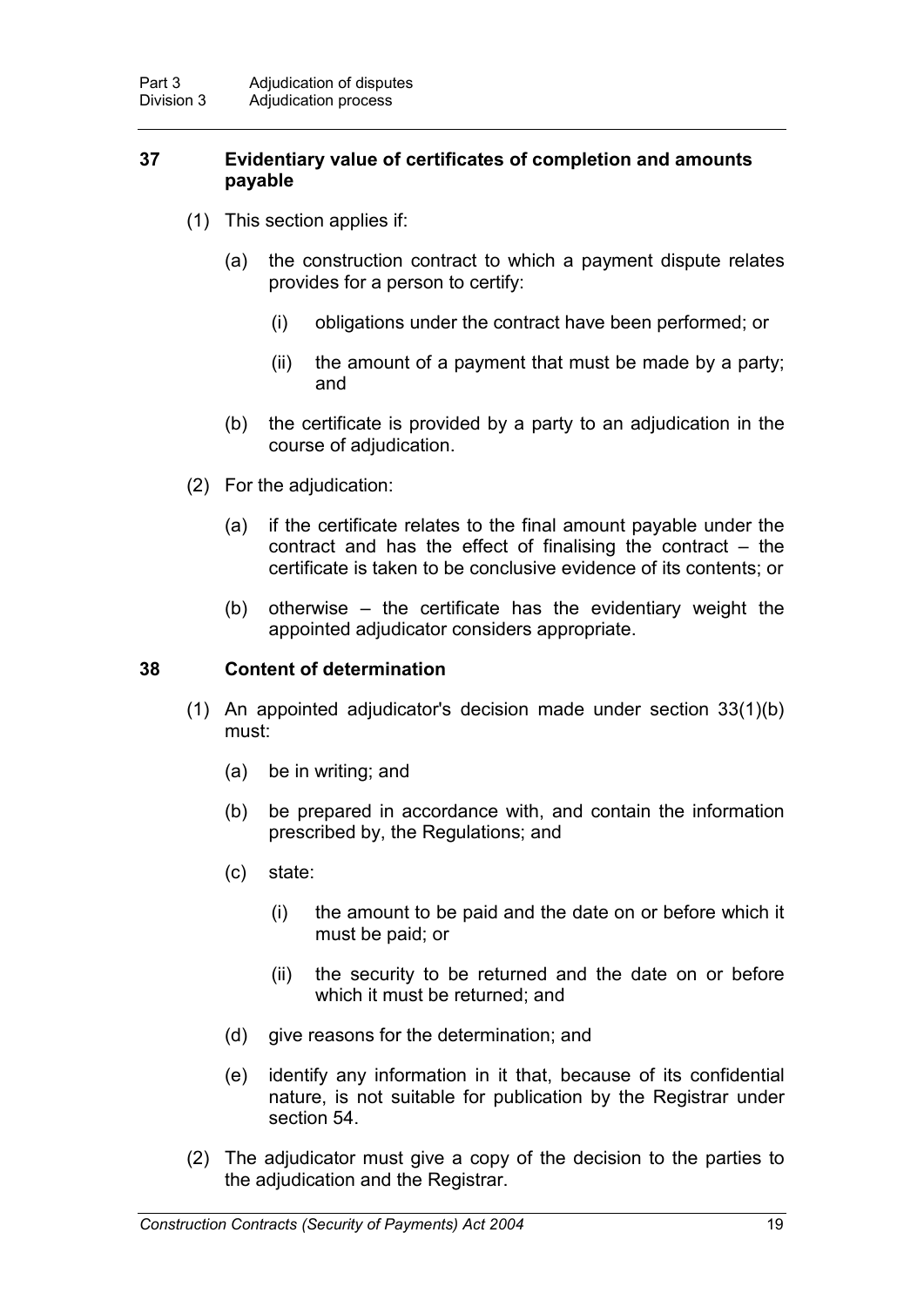## **39 Dismissed applications**

- (1) If, under section 33(1)(a), an appointed adjudicator dismisses an application for adjudication, the adjudicator must give written notice of the decision and the reasons for it to the parties and to the Registrar.
- (2) If, under section 33(2), an application for an adjudication of a payment dispute is taken to be dismissed:
	- (a) this Part does not prevent a further application being made under this Part for an adjudication of the dispute; and
	- (b) any further application must be made within 28 days after the previous application is taken to be dismissed.

# **Division 4 Effect of determinations**

## **40 Determinations have effect despite other proceedings**

An appointed adjudicator's determination is binding on the parties to the construction contract under which the payment dispute concerned arose even if other proceedings relating to the payment dispute have been started before an arbitrator or other person or a court or other body.

## **41 Payment of amount determined and interest**

- (1) A party that is liable to pay an amount under a determination must do so on or before the date stated in the determination.
- (2) Unless the determination provides otherwise, interest at the rate prescribed by the Regulations must be paid on the part of the amount that is unpaid after the date stated in the determination.
- (3) The interest forms part of the determination.
- (4) If, under section 45(1), a judgment is entered in the terms of a determination, interest under subsection (2) ceases to accrue.

#### **42 Progress payment under determination to be on account**

- (1) This section applies if:
	- (a) an appointed adjudicator:
		- (i) determines a payment dispute concerning a claim by a contractor for payment for part performance of its obligations under the contract but not for a final payment by the principal; and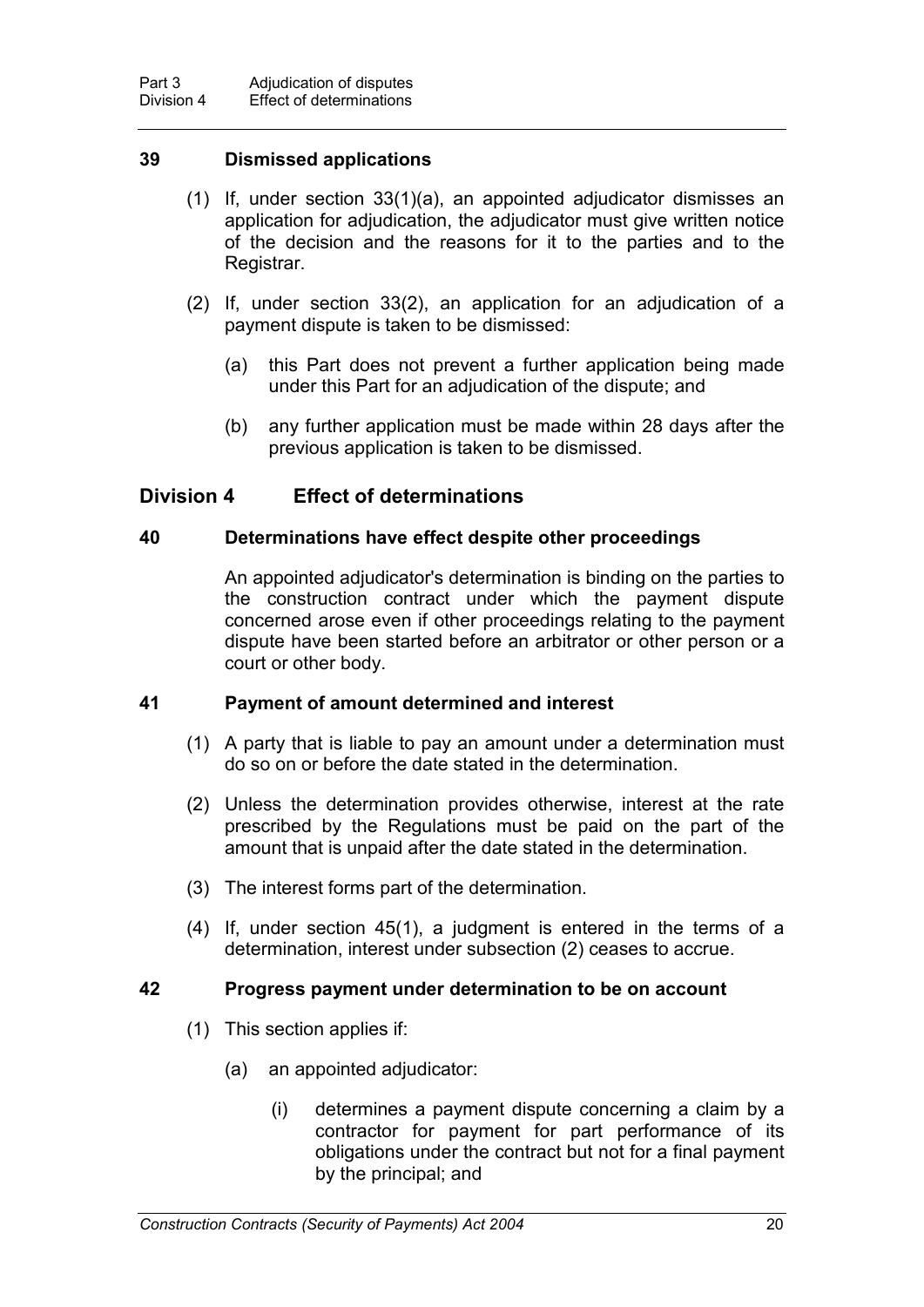- (ii) determines that the principal must pay the contractor an amount for the claim; and
- (b) the principal, in accordance with the determination, pays the amount.
- (2) Payment of the amount is taken to be an advance towards the total amount payable under the contract by the principal to the contractor.

## **43 Determination final**

- (1) If on the adjudication of a payment dispute the appointed adjudicator makes a determination:
	- (a) the adjudicator cannot subsequently amend or cancel the determination except with the consent of the parties; and
	- (b) a party to the dispute cannot later apply for an adjudication of the dispute.
- (2) Despite subsection (1)(a), the adjudicator may, on the application of a party or, after notifying the parties, on the adjudicator's own initiative, correct any of the following in the determination:
	- (a) an accidental slip or omission;
	- (b) a material arithmetic error;
	- (c) a material mistake in the description of any person, thing or matter.

# **Division 5 Enforcing determinations**

## **44 Contractor may suspend obligations for principal's noncompliance**

- (1) If a determination requires the principal to pay the contractor an amount and the principal does not pay in accordance with the determination, the contractor may give the principal written notice of the contractor's intention to suspend the performance of its obligations under the contract.
- (2) The notice must:
	- (a) be prepared in accordance with, and contain the information prescribed by, the Regulations; and
	- (b) state the date on which the contractor intends to suspend the performance of its obligations; and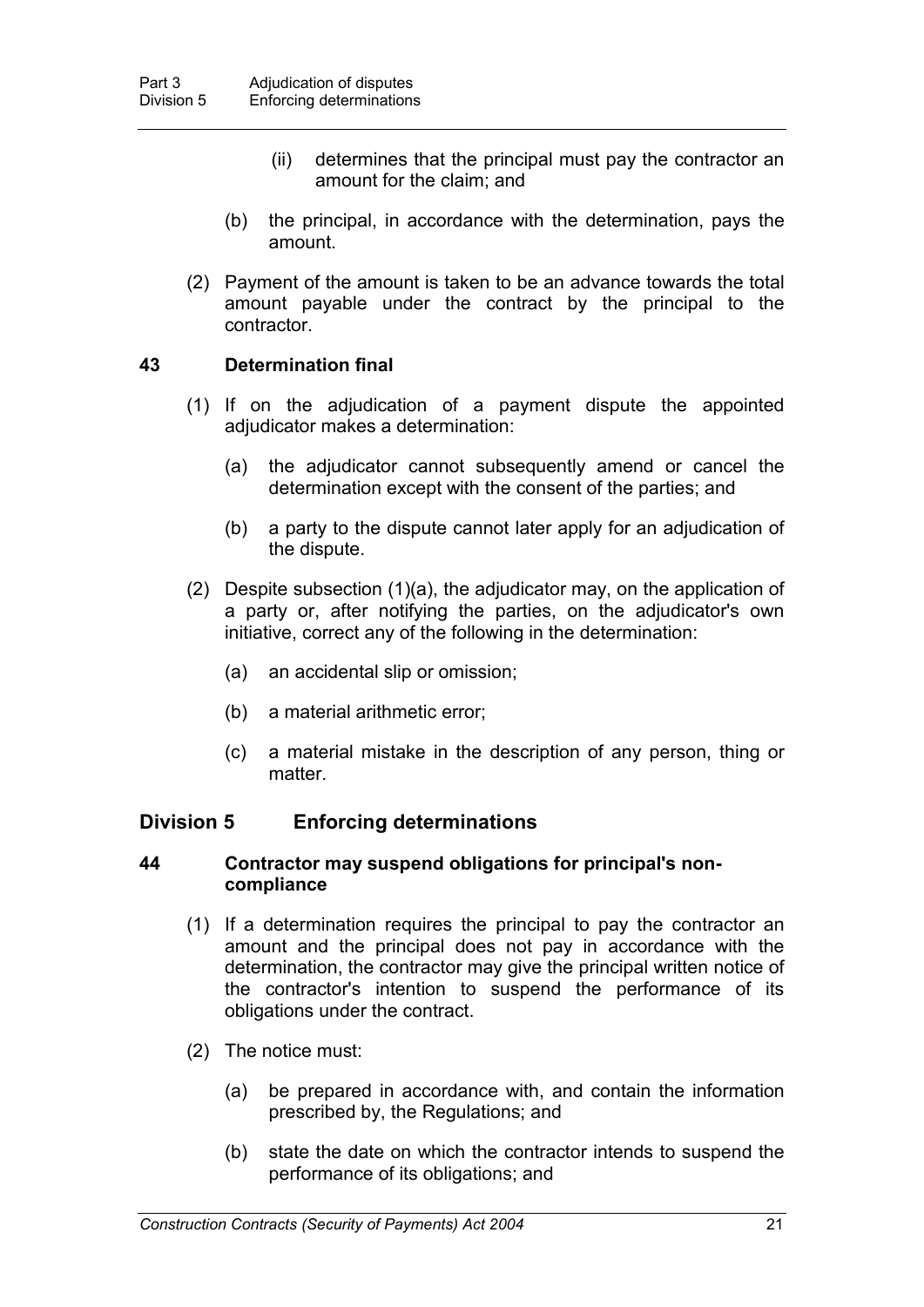- (c) be given to the principal at least 3 working days before that date.
- (3) If on the date stated in the notice the principal has not paid the contractor the amount in accordance with the determination, the contractor may suspend the performance of its obligations until no longer than 3 working days after the date on which the amount is paid.
- (4) Subsection (3) does not prevent the contractor from at any time resuming the performance of its obligations.
- (5) A contractor that suspends the performance of its obligations in accordance with this section:
	- (a) is not liable for any loss or damage suffered by the principal or by any person claiming through the principal; and
	- (b) retains its rights under the contract, including any right to terminate the contract.

## **45 Determination may be enforced as judgment**

- (1) A determination may be enforced as a judgment for a debt in a court of competent jurisdiction.
- (2) For subsection (1), a determination signed by an adjudicator and certified by the Registrar as having been made by a registered adjudicator under this Part is taken to have been made under this Part.
- (3) Subsection (1) applies regardless of whether the determination is made before or after the commencement of this subsection.

# **Division 6 General**

## **46 Costs of adjudications**

- (1) This section applies if:
	- (a) an adjudicator is appointed to adjudicate a payment dispute; and
	- (b) one of the following applies:
		- (i) the party who applied for the adjudication withdraws the application under section 28A;
		- (ii) the adjudicator dismisses the application for adjudication under section 33(1)(a);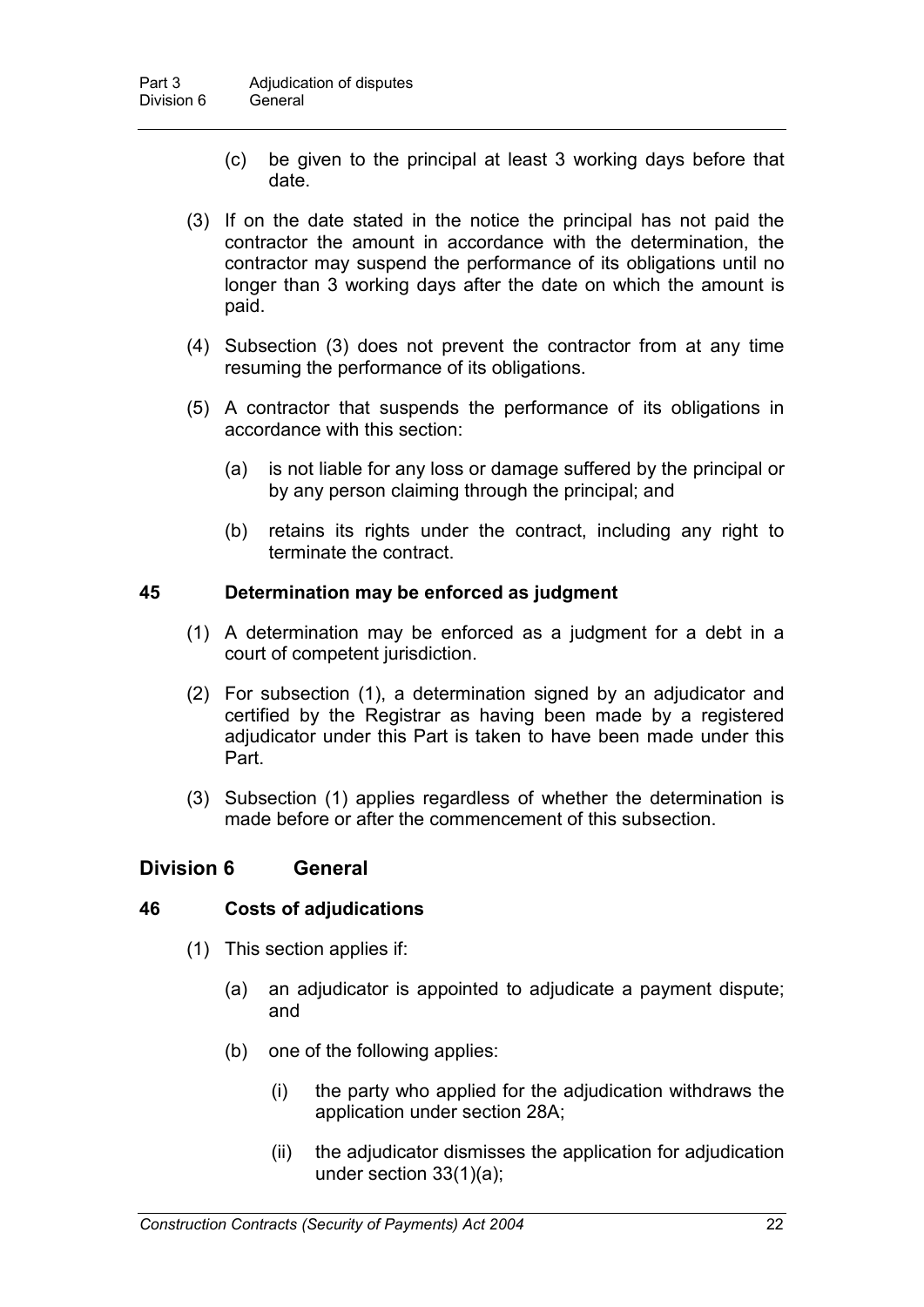- (iii) the adjudicator makes a determination of the dispute under section 33(1)(b).
- (1A) The adjudicator is entitled:
	- (a) to be paid for the adjudicator's work:
		- (i) at a rate agreed between the adjudicator and the parties that is not more than the maximum rate prescribed by the Regulations; or
		- (ii) if a rate is not agreed at the rate published under section 55 for the adjudicator; and
	- (b) to be reimbursed any expenses reasonably incurred in connection with the work.
	- (2) An appointed adjudicator who is disqualified under section 31 has the entitlements in subsection (1A) for any adjudication work done before the disqualification is notified to the parties.
	- (3) Despite subsection (1A), an appointed adjudicator may refuse to give notice of the adjudicator's decision or determination under section 33(1) or 36(2) or subsection (9) until the adjudicator has been paid and reimbursed in accordance with subsection (1A).
	- (4) The parties involved in a payment dispute are jointly and severally liable to pay the costs of an adjudication of the dispute.
	- (5) As between themselves, the parties involved in a dispute are liable to pay the costs of an adjudication of the dispute in equal shares.
	- (6) Subsections (4) and (5) do not prevent a decision being made under section 36(2).
	- (7) An appointed adjudicator may at any time require one or more parties to provide a reasonable deposit, or reasonable security, for the costs or anticipated costs of the adjudication.
	- (8) A prescribed appointer, before appointing an adjudicator, may require the applicant for adjudication to provide a deposit, or reasonable security, for the costs or anticipated costs of the adjudication.
	- (9) If a party involved in a dispute has paid more than the party's share of the costs of an adjudication of the dispute, having regard to subsection (5), the appointed adjudicator may decide that another party must pay to the first party the amount of the costs that would result in all the parties paying an equal amount of the costs.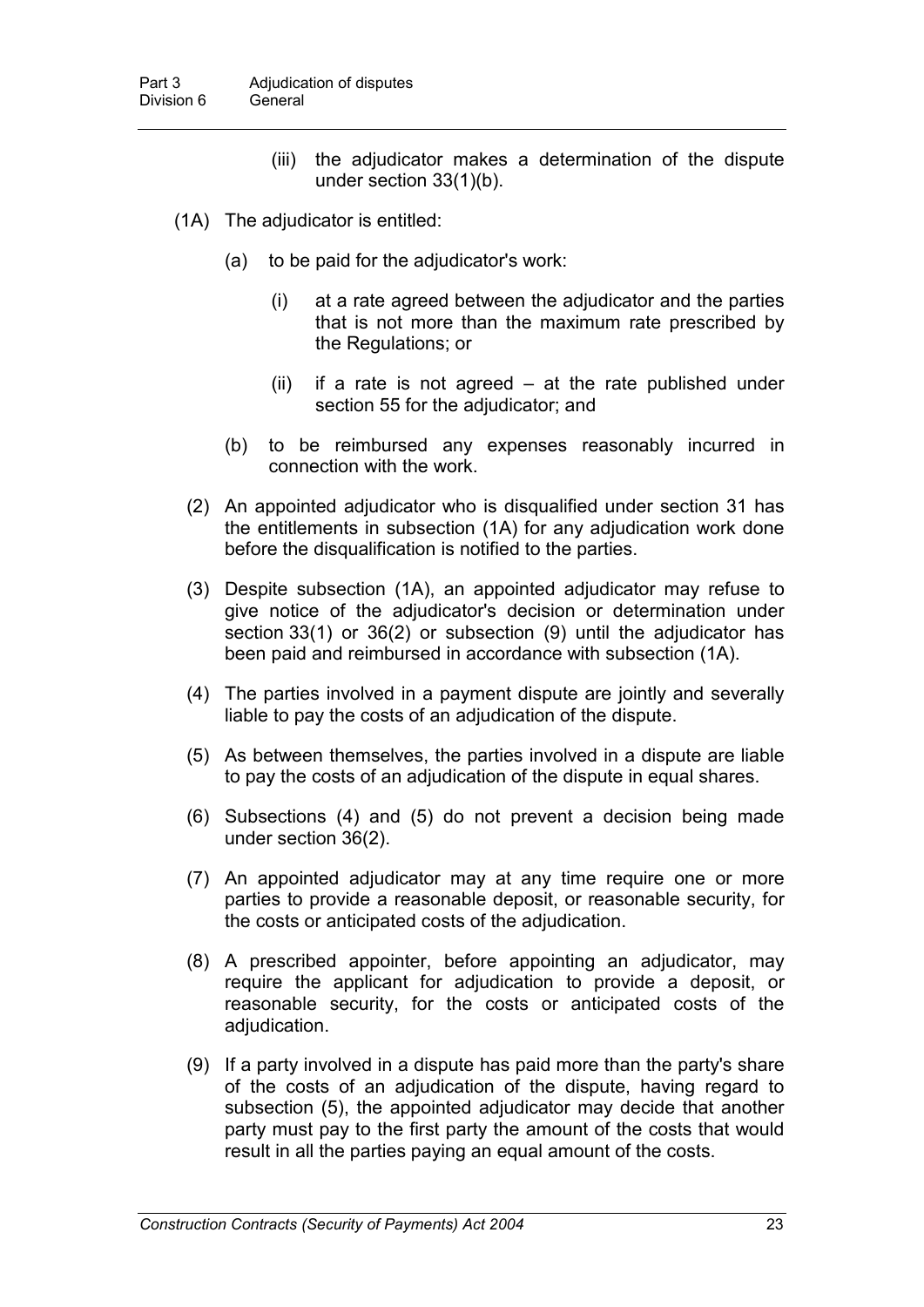- (10) If an appointed adjudicator makes a decision under subsection (9):
	- (a) the adjudicator must include in the decision the date on which the amount is payable; and
	- (b) Divisions 4 and 5 apply (with the necessary changes) to the decision as if it were a determination of an appointed adjudicator.
- (11) An appointed adjudicator may recover the costs of an adjudication from a person liable to pay the costs in a court of competent jurisdiction as if the costs were a debt due to the adjudicator.
- (12) In this section:

#### *costs of an adjudication* means:

- (a) the entitlements of the appointed adjudicator under subsection (1A); and
- (b) the costs of any testing done, or of any expert engaged, under section  $34(2)(c)(ii)$  or (iii).

## **47 Effect of this Part on civil proceedings**

- (1) This Part does not prevent a party to a construction contract from starting proceedings before an arbitrator or other person or a court or other body in relation to a dispute or other matter arising under the contract.
- (2) If other proceedings are started in relation to a payment dispute that is being adjudicated under this Part, the adjudication must proceed despite the proceedings unless all of the parties, in writing, require the appointed adjudicator to discontinue the adjudication.
- (3) Evidence of anything said or done in an adjudication is not admissible before an arbitrator or other person or a court or other body, except for an application made under section 31(3) or a review under section 48.
- (4) An arbitrator or other person or a court or other body dealing with a matter arising under a construction contract:
	- (a) must, in making any award, judgment or order, allow for any amount that has been or must be paid to a party under a determination of a payment dispute arising under the contract; and
	- (b) may make an order for the restitution of the amount paid and any other appropriate order relating to the determination.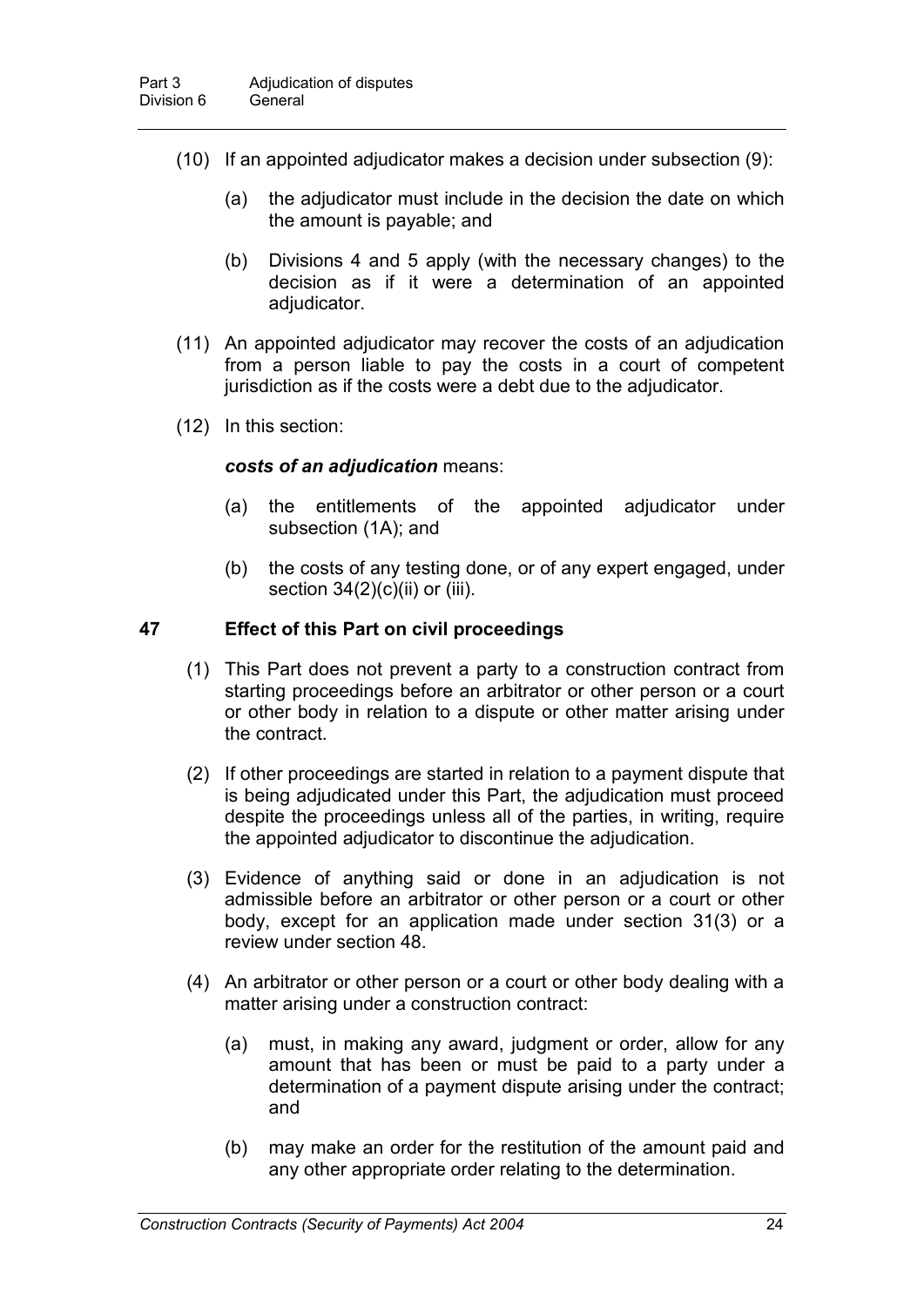## **48 Review of adjudicator's decision to dismiss application**

- (1) A person who is aggrieved by a decision made under section 33(1)(a) may apply to the Local Court for a review of the decision.
- (2) If, on the review, the decision is set aside and referred back to the adjudicator, the adjudicator must make a determination under section 33(1)(b) within 10 working days after the date on which the decision is set aside or any extension of that time agreed on by the parties.
- (3) Except as provided by subsection (1), a decision or determination of an adjudicator on an adjudication cannot be appealed or reviewed.

# **Part 4 Administration**

# **Division 1 Construction Contracts Registrar**

#### **49 Registrar**

- (1) There is to be a Construction Contracts Registrar.
- (2) The Minister must, by *Gazette* notice, appoint a person to be the Registrar.

#### **50 Provisions relating to appointment of non-public sector employee**

- (1) This section applies if the person appointed to be the Registrar is not a public sector employee.
- (2) The Registrar holds office for the period (not exceeding 5 years) stated in the appointment and is eligible for re-appointment.
- (3) The Registrar holds office on the conditions (including conditions about remuneration, expenses and allowances) determined by the Minister.
- (4) The Minister must terminate the appointment of a person as Registrar if the person:
	- (a) is found guilty of an indictable offence, whether in the Territory or elsewhere; or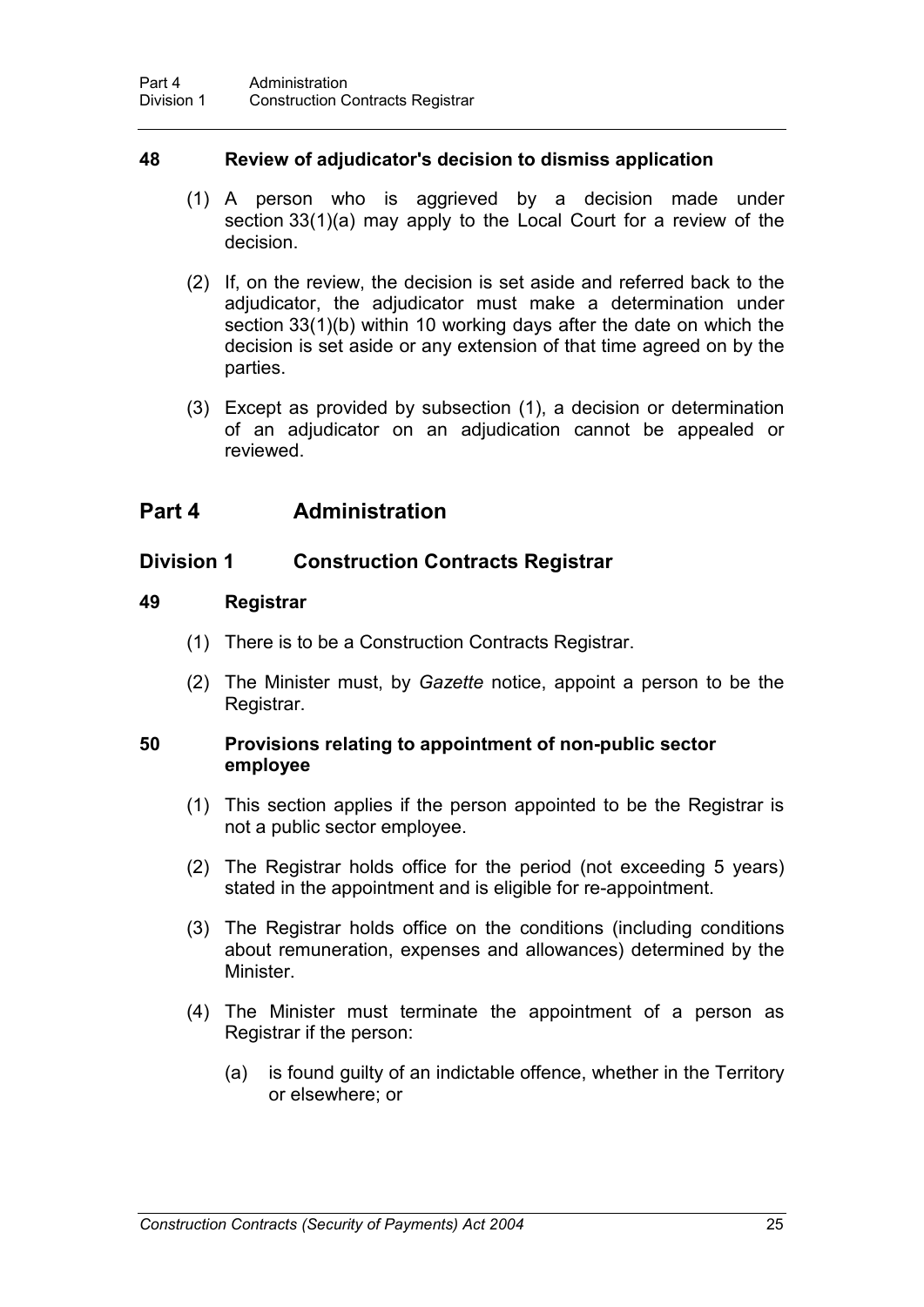- (b) becomes bankrupt, applies to take the benefit of a law for the relief of bankrupt or insolvent debtors, compounds with creditors or makes an assignment of remuneration for their benefit; or
- (c) engages in paid employment outside the duties of the office without the Minister's prior written approval.
- (5) The Minister may terminate the appointment of a person as Registrar:
	- (a) on the ground of misbehaviour; or
	- (b) on the ground of inability to satisfactorily perform the duties of the office, whether because of physical or mental incapacity or for any other reason; or
	- (c) if the person is guilty of misconduct of a kind that would, if the person were a public sector employee, warrant dismissal under that Act; or
	- (d) if the person is absent, without leave and without reasonable excuse, for 14 consecutive days or 28 days in any 12 months.
- (6) A termination under subsection (4) or (5) must be given in writing to the person.
- (7) The Minister may grant leave of absence to the Registrar on the terms the Minister considers appropriate.
- (8) The Registrar may resign from office by written notice given to the Minister.

## **51 Functions**

The Registrar has the functions conferred by this Act.

## **Division 2 Adjudicators and prescribed appointers**

## **52 Registering adjudicators**

- (1) An individual is eligible to be a registered adjudicator if the person has the qualifications and experience prescribed by the Regulations.
- (2) The Registrar may register a person as a registered adjudicator:
	- (a) on the application of the person; or
	- (b) on the nomination of a prescribed appointer.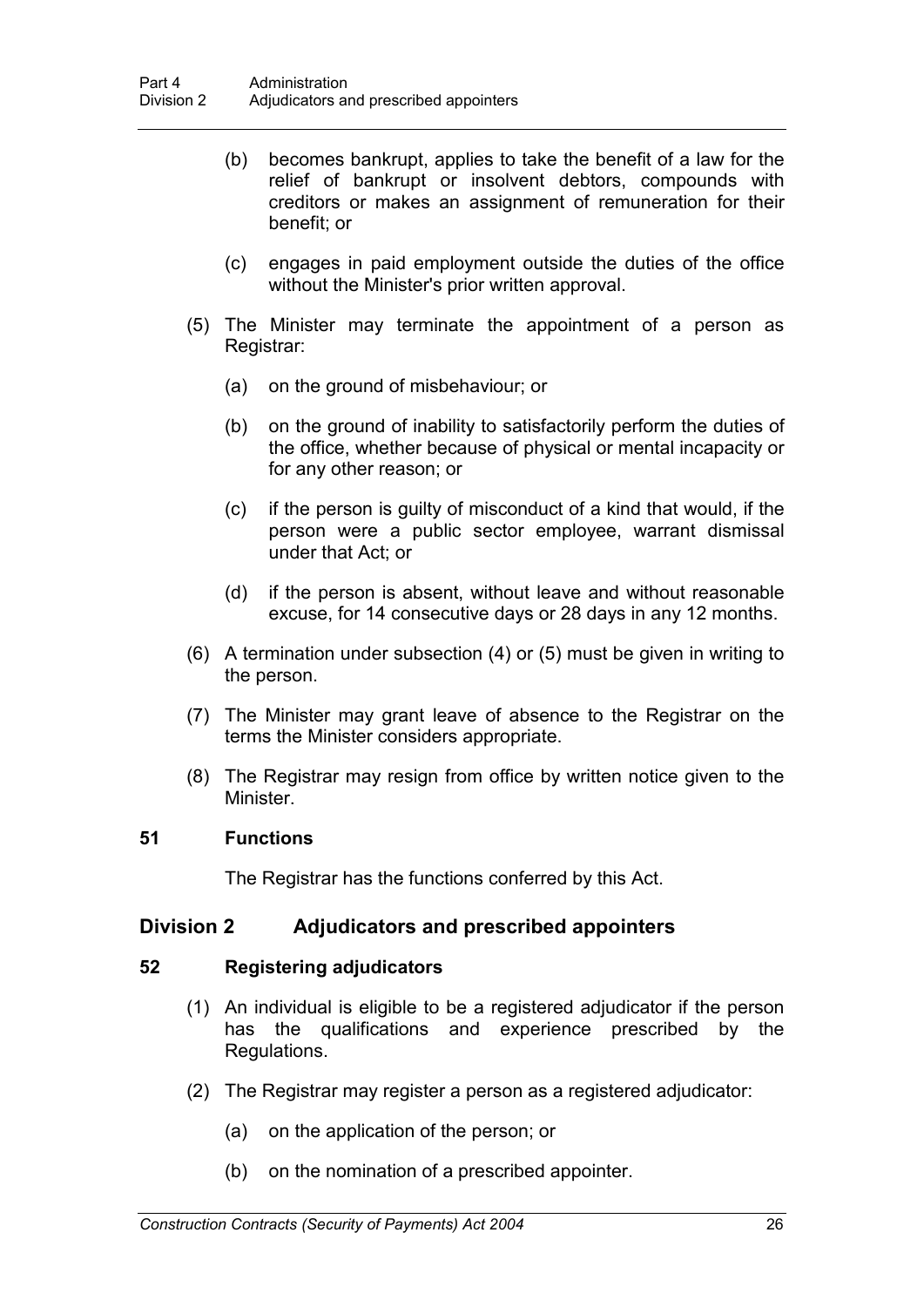- (3) The Regulations may prescribe a fee to be paid for making the application or nomination.
- (4) The Registrar must not register a person as a registered adjudicator unless satisfied the person is eligible to be registered.
- (5) The Registrar may cancel a person's registration as a registered adjudicator if satisfied the person:
	- (a) has ceased to be eligible to be registered; or
	- (b) has misconducted, or is incompetent or unsuitable to conduct, adjudications under Part 3.
- (6) The Registrar must keep a register of registered adjudicators and make it available for public inspection at no charge.
- (7) If the Registrar refuses to register a person as a registered adjudicator or cancels a person's registration as a registered adjudicator, the Registrar must give the person written notice stating the following:
	- (a) the decision;
	- (b) the reasons for the decision;
	- (c) the person may apply for a review of the decision to the Local Court within 28 days after receipt of the notice.

## **53 Review of registration decision**

A person who is aggrieved by a decision of the Registrar under section 52 to refuse to register the person as a registered adjudicator or to cancel the person's registration as a registered adjudicator may apply to the Local Court for a review of the decision.

#### **53A Adjudicators to give Registrar information**

A registered adjudicator must, in accordance with the Regulations, give the Registrar information prescribed by the Regulations.

#### **54 Publication of adjudicators' decisions**

(1) The Registrar must make available for public inspection at no charge the result or a report of the decisions of registered adjudicators.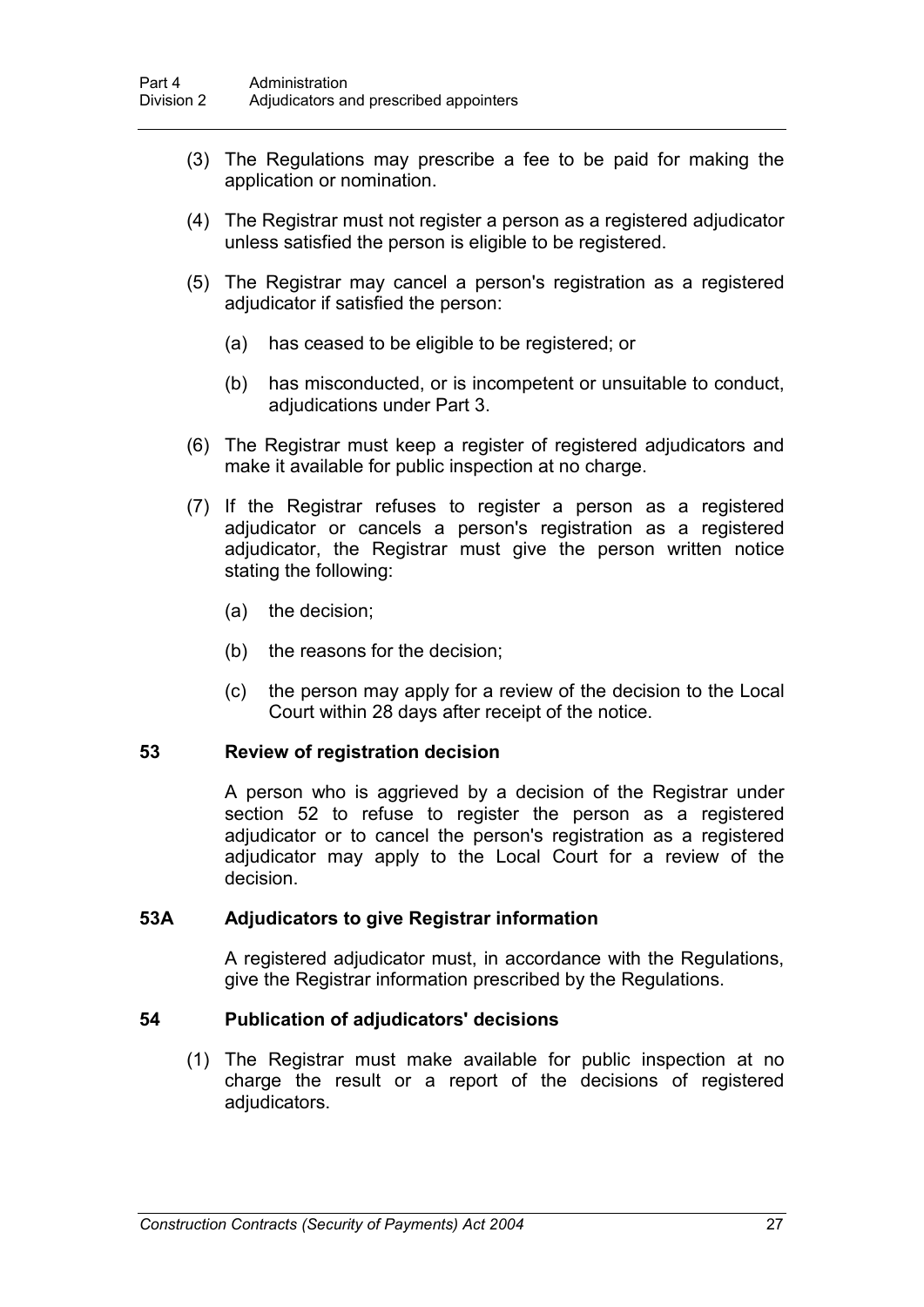- (2) The Registrar must ensure there is not included in the result or report made available under subsection (1):
	- (a) the identities of the parties to the adjudication; or
	- (b) any information in the determination identified under section 38(1)(e) as being not suitable for publication because of its confidential nature.

# **55 Adjudicators' and prescribed appointers' rates to be published**

- (1) A registered adjudicator or prescribed appointer must ensure the rate at which the adjudicator or appointer charges for work under this Act is published in a way approved by the Registrar.
- (2) Subsection (1) does not prevent any of the parties from agreeing on the rate to be charged by a registered adjudicator or prescribed appointer for work under this Act.
- (3) The published or agreed rate must not be more than the maximum rate prescribed by the Regulations.

# **Division 3 Miscellaneous provisions**

## **56 Protection from liability**

- (1) This section applies to a person who is or has been:
	- (a) an appointed adjudicator; or
	- (b) a prescribed appointer; or
	- (c) the Registrar.
- (2) The person is not civilly or criminally liable for an act done or omitted to be done by the person in good faith in the exercise or purported exercise of a power, or the performance or purported performance of a function, under this Act.
- (3) Subsection (2) does not affect any liability the Territory would, apart from that subsection, have for the act or omission.

# **57 Evidentiary provisions**

(1) A document purporting to be signed by the Registrar is taken to have been signed by the person who was at the time duly appointed as the Registrar in the absence of evidence to the contrary.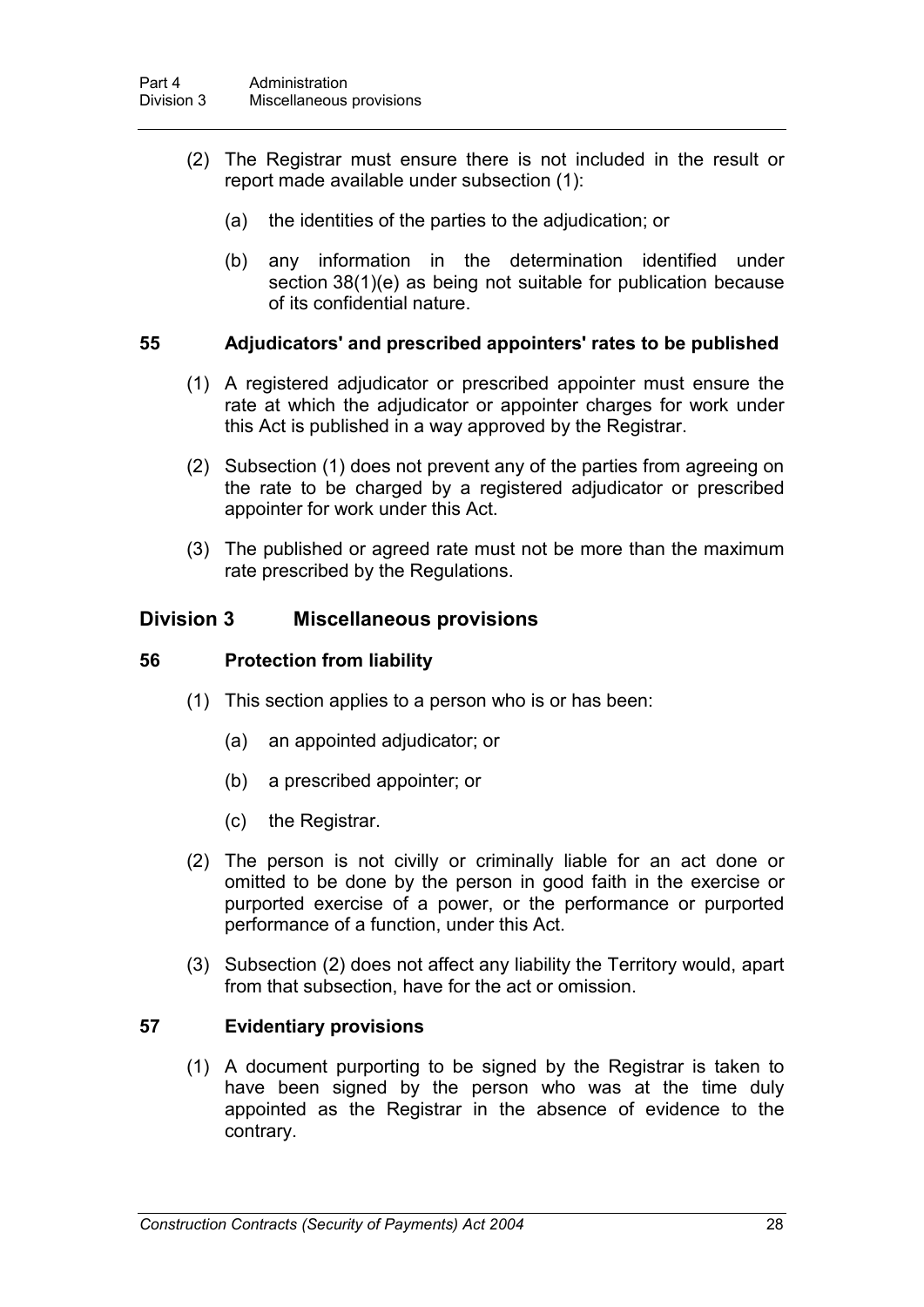(2) A certificate by the Registrar stating a person was or was not at a time or in a period, or is or is not, a registered adjudicator is proof of the content of the certificate in the absence of evidence to the contrary.

# **Part 5 Reviews of decisions**

## **58 Application of Part**

This Part applies to a person who:

- (a) under section 32 or 53, is entitled to apply to the Local Court for the review of a decision of the Registrar; or
- (b) under section 48(1), is entitled to apply to the Local Court for the review of an appointed adjudicator's decision under section 33(1)(a).

## **59 Application for review**

The application must:

- (a) be made within 28 days after the person receives notice of the decision; and
- (b) state fully the grounds on which it is made.

## **60 Review by Local Court**

- (1) On receipt of the application, the Local Court must review the merits of the decision.
- (2) The review must be by way of hearing de novo.

## **61 Operation and implementation of decision**

- (1) The application does not affect the operation or implementation of the decision.
- (2) However, the Local Court may make an order staying or otherwise affecting the operation or implementation of so much of the decision as the Court considers appropriate to effectively hear and decide the application.
- (3) The order:
	- (a) is subject to any conditions stated in it; and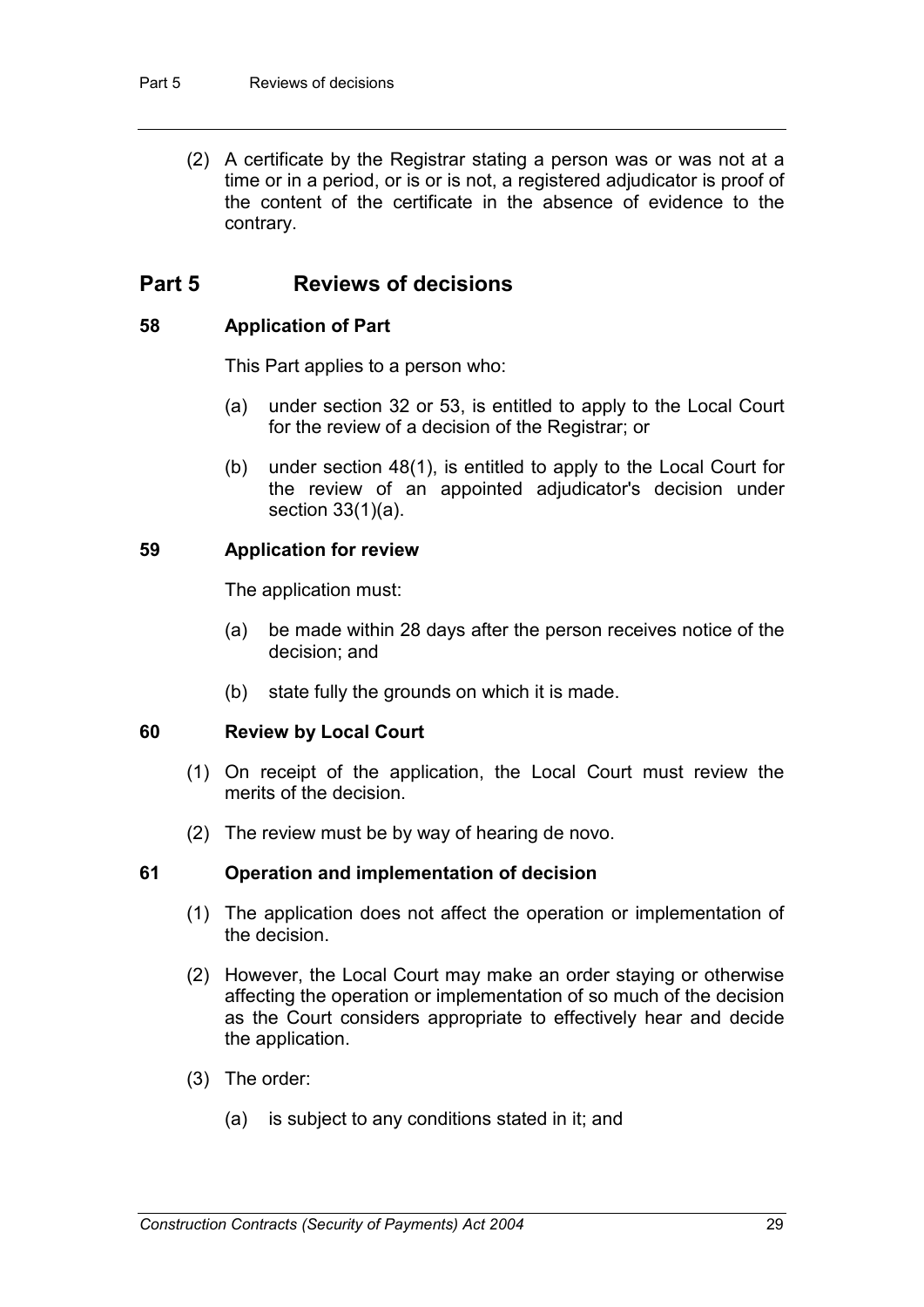- (b) has effect:
	- (i) for the period stated in it; or
	- $(ii)$  if no period is stated in it until the Court has decided the application.

## **62 Decision on review**

- (1) On reviewing the decision, the Local Court must make an order:
	- (a) confirming the decision; or
	- (b) setting the decision aside and substituting its own decision; or
	- (c) for a decision under section  $33(1)(a)$  setting the decision aside.
- (2) If the Court makes an order under subsection (1)(b), the substituted decision is, for this Act (other than section 48(1) and this Part), taken to be the decision of the Registrar or appointed adjudicator.
- (3) If the Court makes an order under subsection (1)(c), the Court must refer the matter back to the adjudicator with the directions the Court considers appropriate for making a determination under section 33(1)(b).

# **Part 6 Miscellaneous provisions**

## **63 Annual report**

- (1) The Chief Executive Officer of the Agency administering this Act must include in the Agency's annual report for each financial year a report about the operation and effectiveness of this Act for the year.
- (2) In this section:

*annual report* means the annual report mentioned in section 28 of the *Public Sector Employment and Management Act 1993*.

## **64 Regulations**

- (1) The Administrator may make regulations, not inconsistent with this Act, prescribing matters:
	- (a) required or permitted to be prescribed; or
	- (b) necessary or convenient to be prescribed for carrying out or giving effect to this Act.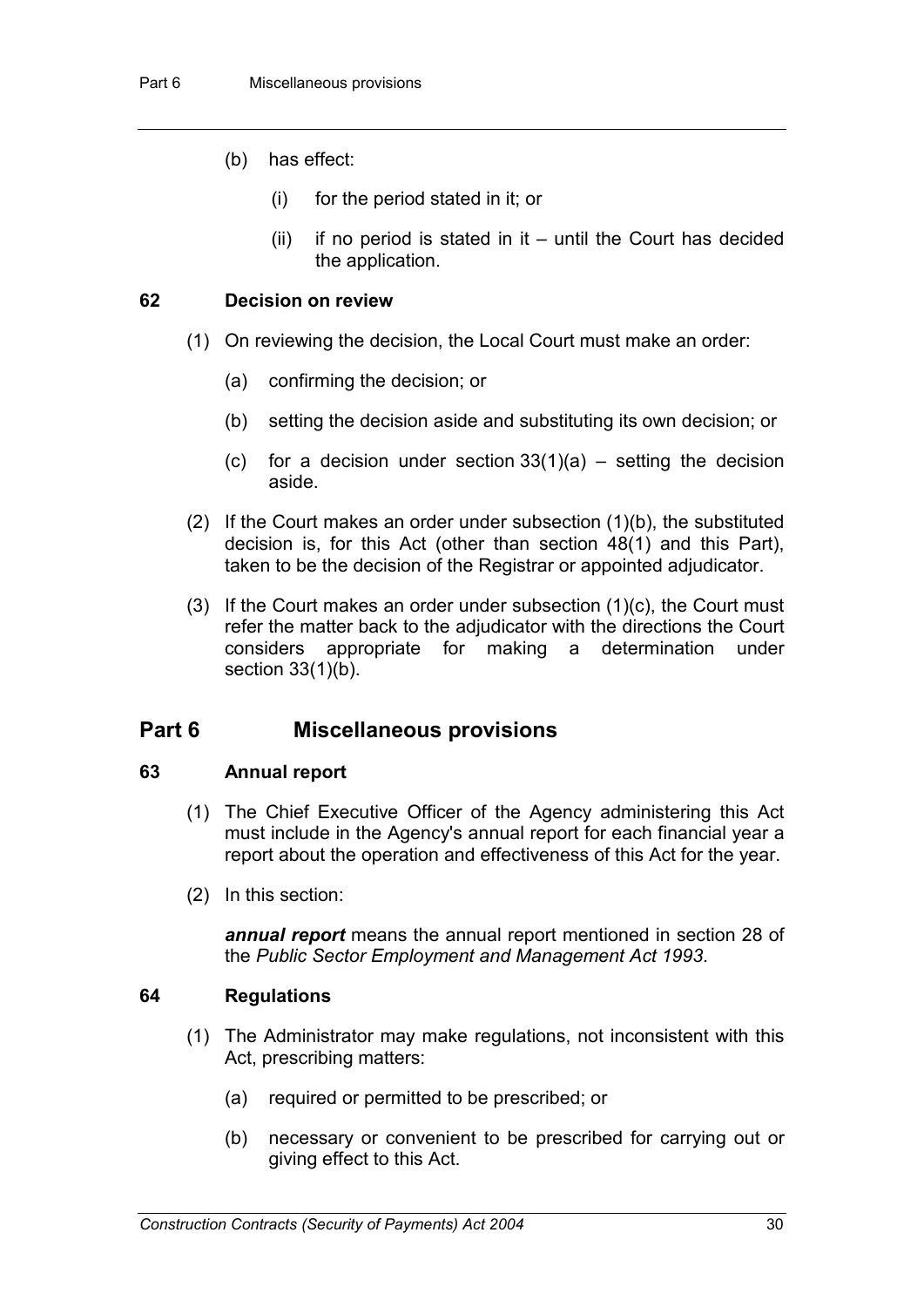- (2) The Regulations may provide for any of the following:
	- (a) fees payable, and the refund (wholly or partly) of fees paid, under this Act;
	- (b) the practice and procedure in adjudications.
- (3) The Regulations may:
	- (a) make different provision in relation to:
		- (i) different persons or matters; or
		- (ii) different classes of persons or matters; or
	- (b) apply differently by reference to stated exceptions or factors.

#### **65 Review of Act**

The Minister must, as soon as practicable, conduct a review of the first 5 years of operation of this Act.

# **Part 7 Repeals and transitional matters**

#### **66 Repeal of Workmen's liens legislation**

The following Acts are repealed:

- (a) Act No. 575 of 1893 (SA) as it applies in the Territory;
- (b) the *Workmen's Liens Amendment Act 2002* (Act No. 17, 2002).

#### **67 Transitional provision**

- (1) This section applies to a contract made before the repeal of the repealed Act.
- (2) The repealed Act continues to apply to the contract as if it had not been repealed.
- (3) This section does not limit section 12 of the *Interpretation Act 1978*.
- (4) In this section:

*repealed Act* means the *Workmen's Liens Act 1893* as in force immediately before the commencement of section 66.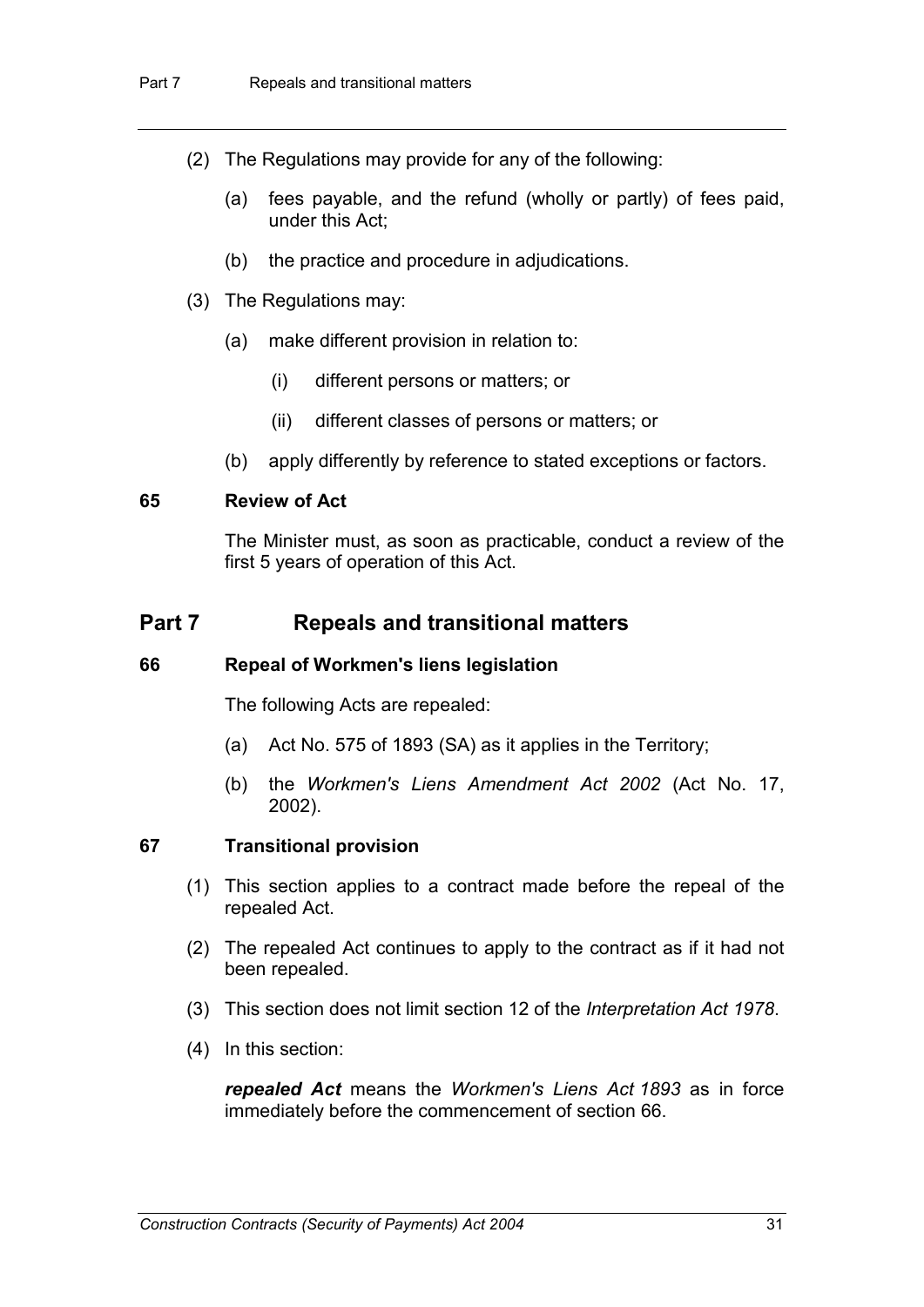# **Schedule Implied provisions**

sections 16 to 24

## **Division 1 Variations**

#### **1 Variations must be agreed**

The contractor is not bound to perform any variation of its obligations unless the contractor and the principal have agreed on:

- (a) the nature and extent of the variation of the obligations; and
- (b) the amount, or a way of calculating the amount, that the principal must pay the contractor in relation to the variation of the obligations.

#### **Division 2 Contractor's entitlement to be paid**

#### **2 Contractor entitled to be paid**

- (1) The contractor is entitled to be paid a reasonable amount for performing its obligations.
- (2) Subclause (1) applies whether or not the contractor performs all of its obligations.

#### **Division 3 Claims for progress payments**

#### **3 Entitlement to make claim**

The contractor is entitled to make one or more claims for a progress payment in relation to the contractor's obligations it has performed and for which it has not been paid by the principal.

#### **4 When claim can be made**

- (1) A claim by the contractor for a progress payment can be made at any time after the contractor has performed any of its obligations.
- (2) The making of a claim for a progress payment does not prevent the contractor from making another claim for an amount payable to the contractor under or in connection with this contract.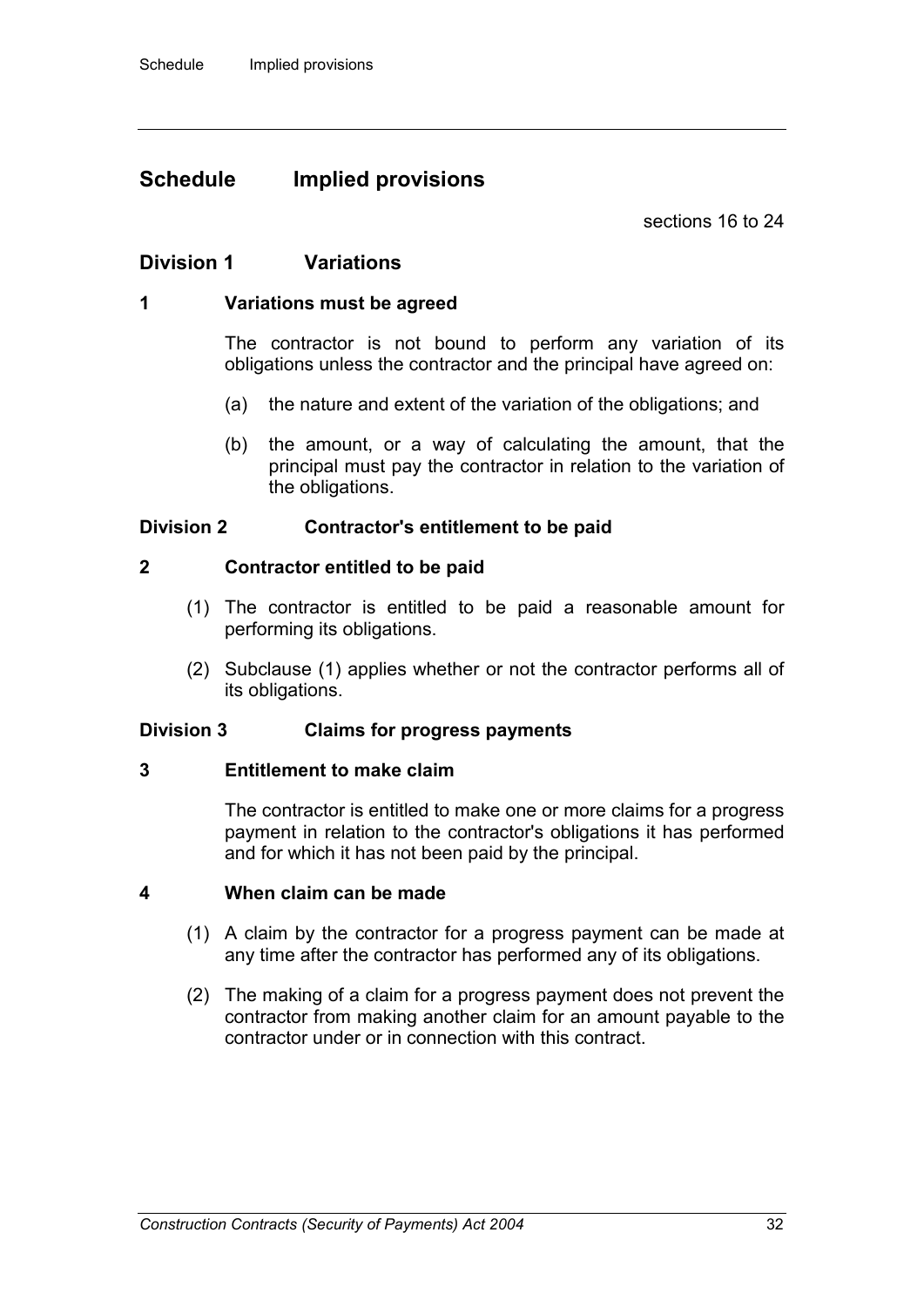## **Division 4 Making claims for payment**

## **5 Content of claim for payment**

- (1) A payment claim under this contract must:
	- (a) be in writing; and
	- (b) be addressed to the party to which the claim is made; and
	- (c) state the name of the claimant; and
	- (d) state the date of the claim; and
	- (e) state the amount claimed; and
	- (f) for a claim by the contractor itemise and describe the obligations the contractor has performed and to which the claim relates in sufficient detail for the principal to assess the claim; and
	- (g) for a claim by the principal describe the basis for the claim in sufficient detail for the contractor to assess the claim; and
	- (h) be signed by the claimant; and
	- (i) be given to the party to which the claim is made.
- (2) For a claim by the contractor, the amount claimed must be calculated in accordance with this contract or, if this contract does not provide a way of calculating the amount, the amount claimed must be:
	- (a) if this contract states that the principal must pay the contractor one amount (the *contract sum*) for the performance by the contractor of all of its obligations under this contract (the *total obligations*) – the proportion of the contract sum that is equal to the proportion that the obligations performed and detailed in the claim are of the total obligations; or
	- (b) if this contract states that the principal must pay the contractor in accordance with rates stated in this contract – the value of the obligations performed and detailed in the claim calculated by reference to the rates; or
	- (c) otherwise a reasonable amount for the obligations performed and detailed in the claim.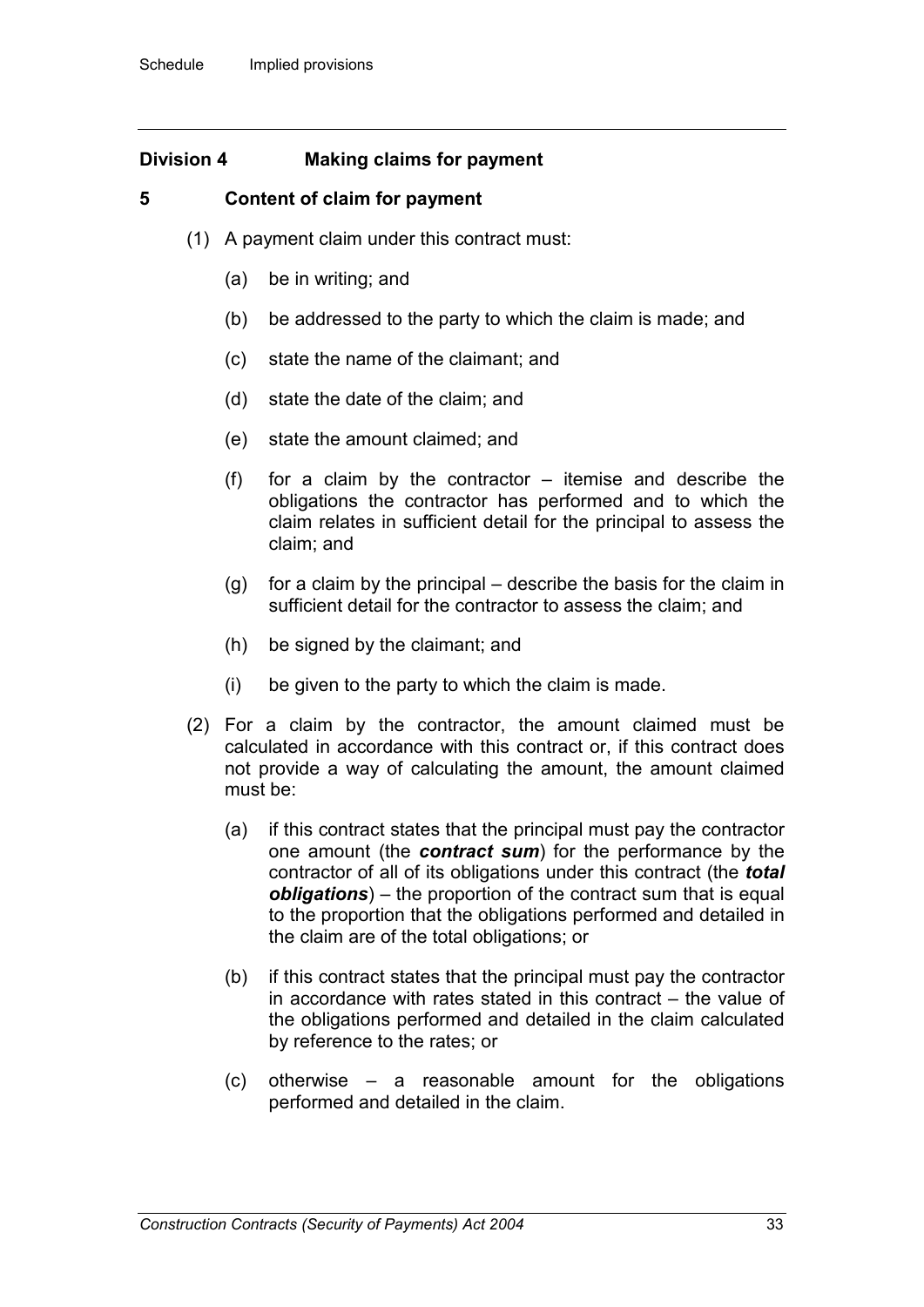(3) Subclause (2) does not prevent the amount claimed in a progress claim from being an aggregate of amounts calculated under one or more of subclause (2)(a), (b) and (c).

## **Division 5 Responding to payment claims**

#### **6 Responding to payment claim by notice of dispute or payment**

- (1) This clause applies if:
	- (a) a party receives a payment claim under this contract; and
	- (b) the party:
		- (i) believes the claim should be rejected because the claim has not been made in accordance with this contract; or
		- (ii) disputes the whole or part of the claim.
- (2) The party must:
	- (a) within 14 days after receiving the payment claim:
		- (i) give the claimant a notice of dispute; and
		- $(ii)$  if the party disputes part of the claim pay the amount of the claim that is not disputed; or
	- (b) within 28 days after receiving the payment claim, pay the whole of the amount of the claim.
- (3) The notice of dispute must:
	- (a) be in writing; and
	- (b) be addressed to the claimant; and
	- (c) state the name of the party giving the notice; and
	- (d) state the date of the notice; and
	- (e) identify the claim to which the notice relates; and
	- (f) if the claim is being rejected under subclause  $(1)(b)(i)$  state the reasons for believing the claim has not been made in accordance with this contract; and
	- (g) if the claim is being disputed under subclause  $(1)(b)(ii)$  identify each item of the claim that is disputed and state, for each of the items, the reasons for disputing it; and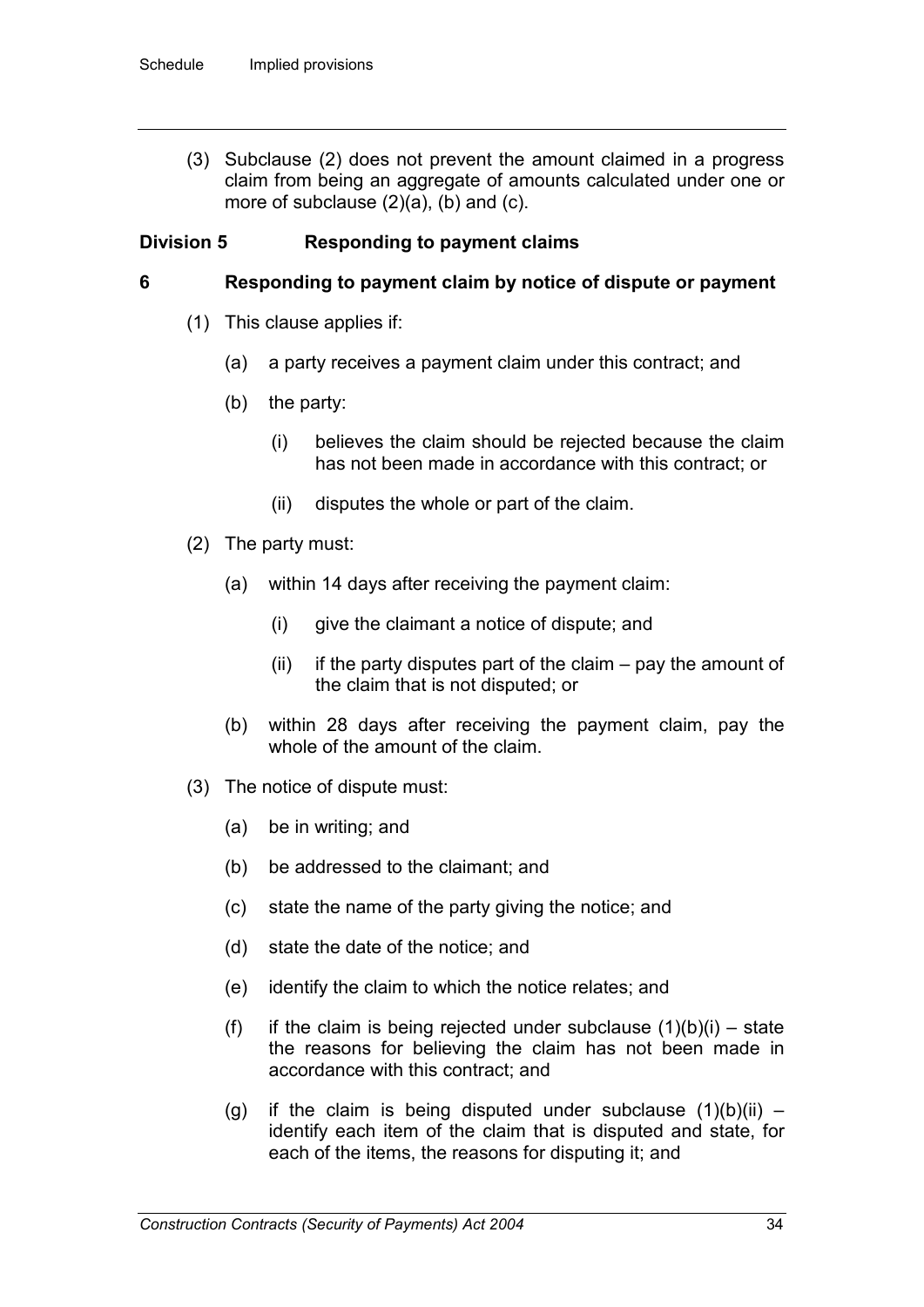- (h) be signed by the party giving the notice.
- (4) If under this contract the principal is entitled to retain part of an amount payable by the principal to the contractor:
	- (a) subclause (2)(b) does not affect the entitlement; and
	- (b) the principal must advise the contractor in writing (either in a notice of dispute or separately) of an amount retained under the entitlement.

#### **Division 6 Interest on overdue payments**

#### **7 Interest payable on overdue payments**

- (1) Interest is payable on the part of an amount that is payable under this contract by a party to another party on or before a certain date but which is unpaid after that date.
- (2) The interest must be paid for the period beginning on the day after the date on which the amount is due and ending on and including the date on which the amount payable is paid.
- (3) The rate of interest at any time is equal to that prescribed by the Regulations for that time.

## **Division 7 Ownership of goods**

#### **8 When ownership of goods supplied by contractor passes**

- (1) Subclause (2) applies to goods that are:
	- (a) related to construction work; and
	- (b) supplied to the site of the construction work by the contractor under its obligations under this contract.
- (2) The ownership of the goods passes from the contractor when whichever of the following happens first:
	- (a) the contractor is paid for the goods;
	- (b) the goods become fixtures.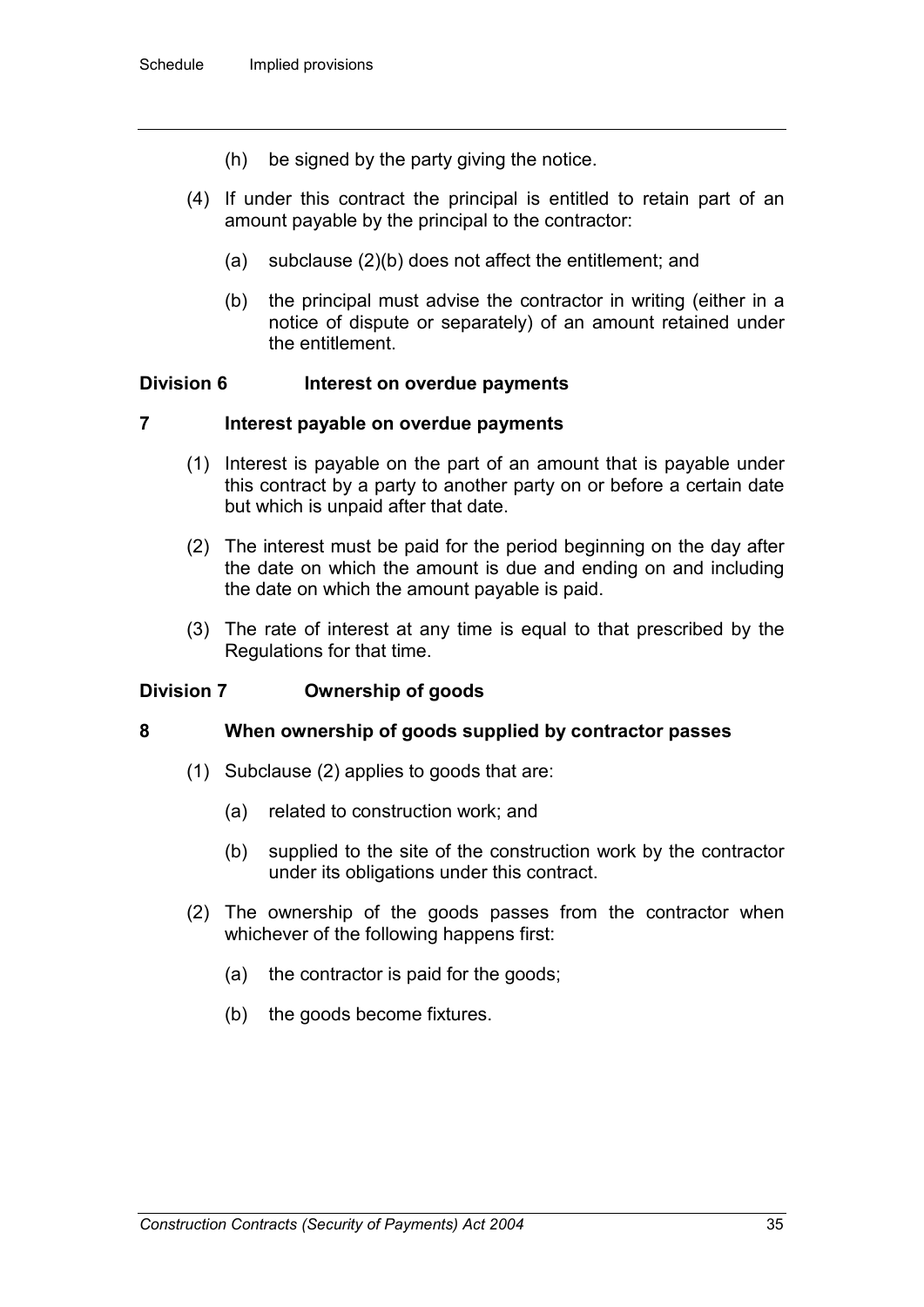## **Division 8 Duties about unfixed goods on insolvency**

#### **9 Duties of principal and other persons about unfixed goods on insolvency**

- (1) This clause applies if:
	- (a) goods that are related to construction work have been supplied to the site of the construction work by the contractor under its obligations under this contract; and
	- (b) the contractor has not been paid for the goods; and
	- (c) the goods have not become fixtures; and
	- (d) ownership of the goods has not passed from the contractor; and
	- (e) the goods are in the possession of or under the control of:
		- (i) the principal; or
		- (ii) a person for whom, directly or indirectly, the principal is performing construction work or to whom, directly or indirectly, the principal is supplying goods or services that are related to construction work; and
	- (f) the principal or that person becomes an insolvent.
- (2) The principal and the person must not, during the insolvency, allow the goods to become fixtures or to fall into the possession of or under the control of another person (other than the contractor) except with the prior written consent of the contractor.
- (3) In addition, the principal and the person must allow the contractor a reasonable opportunity to repossess the goods.
- (4) In this clause:

#### *insolvent* means:

- (a) for an individual an insolvent under administration as defined in section 9 of the Corporations Act 2001; or
- (b) for a body corporate an externally-administered body corporate as defined in section 9 of the Corporations Act 2001.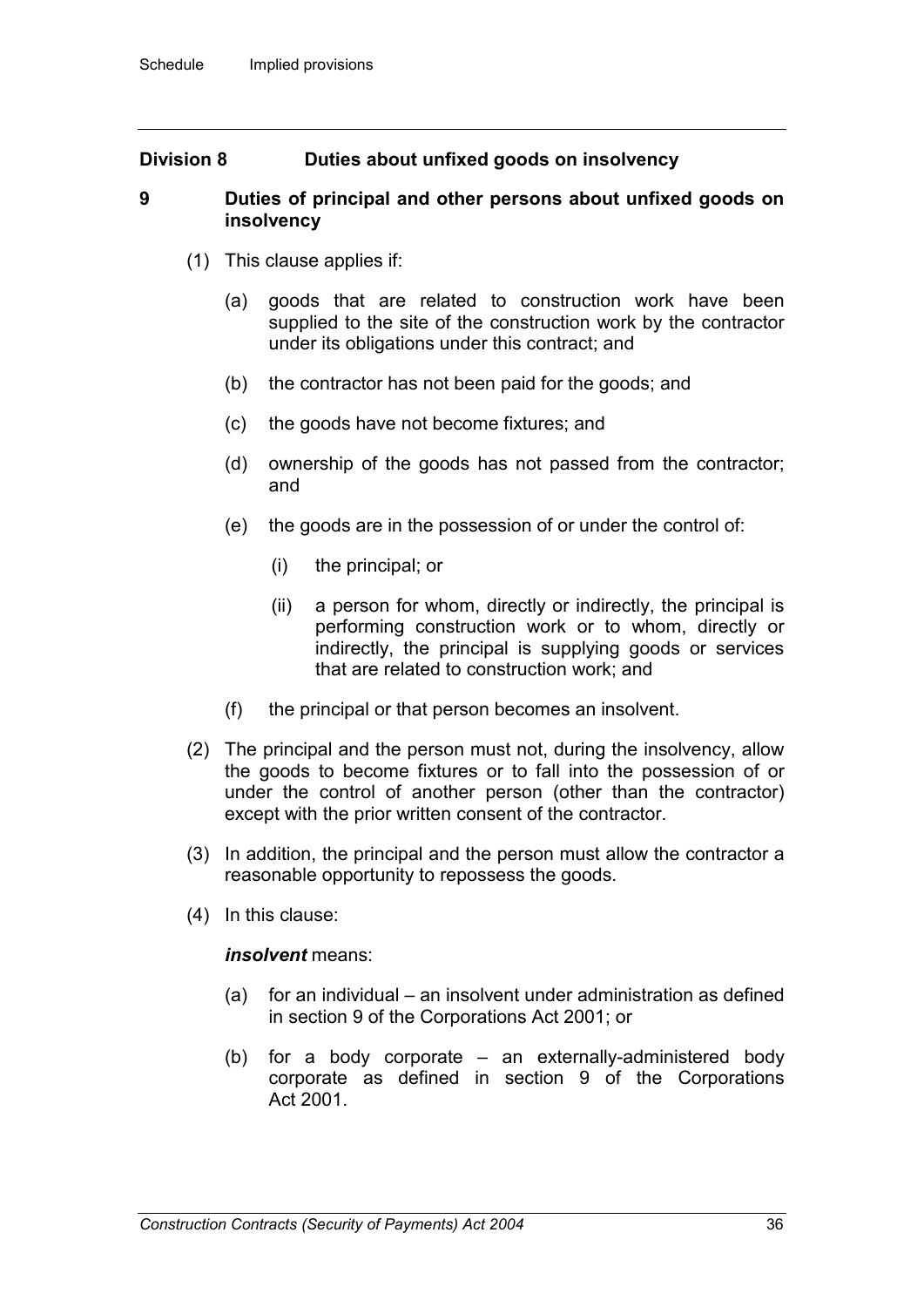#### **Division 9 Retention money**

#### **10 Retention money to be held on trust**

If the principal retains from an amount payable by the principal to the contractor for the performance by the contractor of its obligations part of that amount (the *retention money*), the principal holds the retention money on trust for the contractor until whichever of the following happens first:

- (a) the retention money is paid to the contractor;
- (b) the contractor agrees in writing to give up any claim to the retention money;
- (c) the retention money ceases to be payable to the contractor under this contract;
- (d) an adjudicator, arbitrator or other person or a court or other body decides the retention money ceases to be payable to the contractor.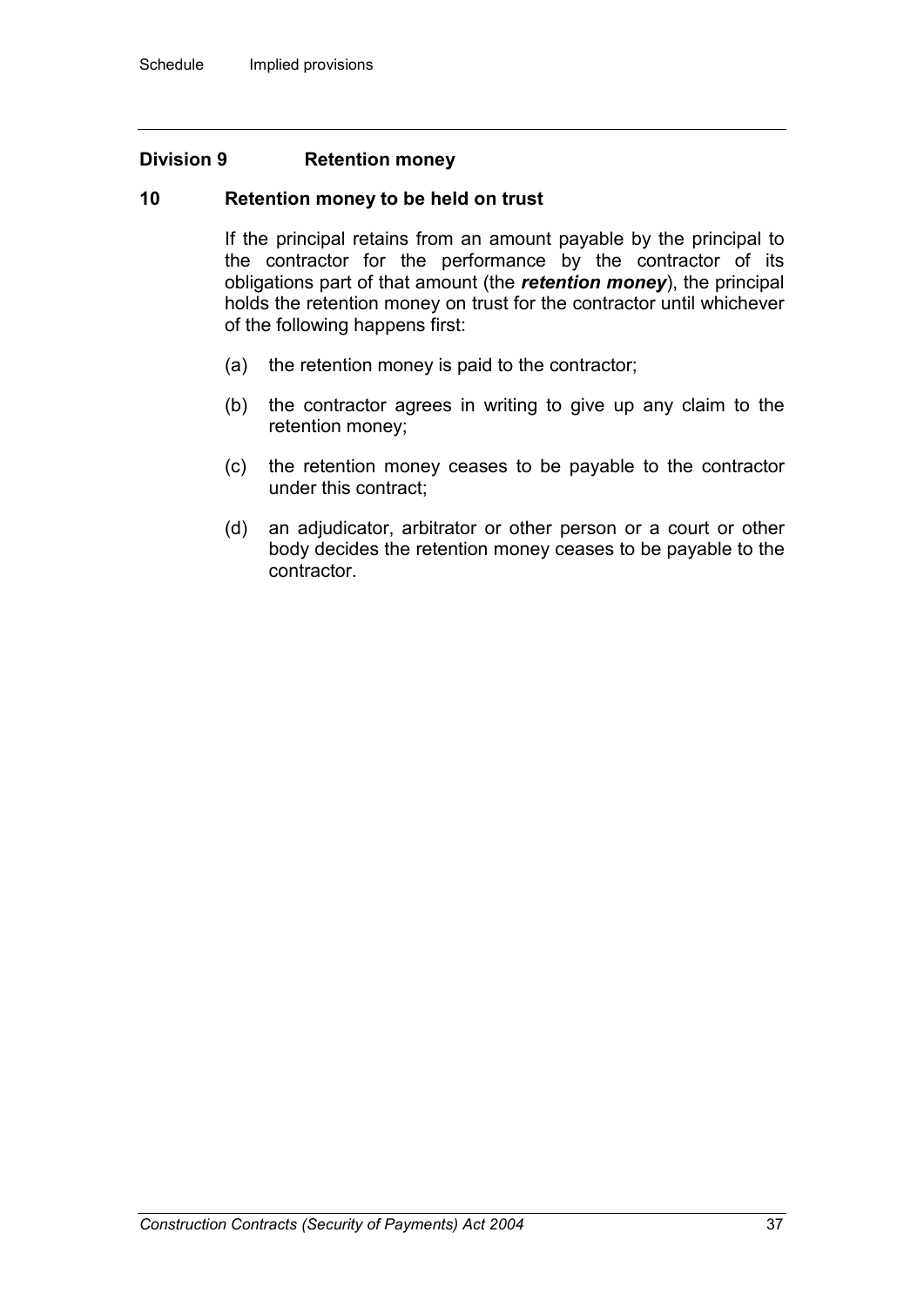# **ENDNOTES**

**1 KEY**

Key to abbreviations

| $amd = amended$       | $od = order$                        |
|-----------------------|-------------------------------------|
| $app = appendix$      | om = omitted                        |
| $bl = by-law$         | $pt = Part$                         |
| $ch = Chapter$        | $r =$ regulation/rule               |
| $cl = clause$         | $rem = remainder$                   |
| div = Division        | renum = renumbered                  |
| exp = expires/expired | $rep = repeated$                    |
| $f = forms$           | $s =$ section                       |
| <b>Gaz = Gazette</b>  | sch = Schedule                      |
| $hdg =$ heading       | sdiv = Subdivision                  |
| ins = inserted        | <b>SL = Subordinate Legislation</b> |
| It = $long$ title     | sub = substituted                   |
| $nc = not$ commenced  |                                     |

# **2 LIST OF LEGISLATION**

|             |                                                      | Construction Contracts (Security of Payments) Act 2004 (Act No. 66, 2004) |
|-------------|------------------------------------------------------|---------------------------------------------------------------------------|
| Assent date |                                                      | 21 December 2004                                                          |
| Commenced   |                                                      | s 66: 1 August 2006 (Gaz G27, 5 July 2006, p 2);                          |
|             |                                                      | rem:1 July 2005 (Gaz G21, 25 May 2005, p 3)                               |
|             | Community Justice Centre Act 2005 (Act No. 40, 2005) |                                                                           |
| Assent date | 13 December 2005                                     |                                                                           |
|             | Commenced                                            | 22 February 2006 (Gaz G8, 22 February 2006, p 5)                          |
|             |                                                      | Justice Legislation Amendment Act 2006 (Act No. 13, 2006)                 |
| Assent date | 18 May 2006                                          |                                                                           |
| Commenced   |                                                      | ss 13 and 14: 1 August 2006; rem: 18 May 2006 (Gaz G27,                   |
|             | 5 July 2006, p 2)                                    |                                                                           |
|             |                                                      | Justice Legislation Amendment Act (No. 2) 2007 (Act No. 32, 2007)         |
| Assent date |                                                      | 12 December 2007                                                          |
|             | Commenced                                            | 8 January 2008 (Gaz S2, 8 January 2008)                                   |
|             |                                                      | Justice and Other Legislation Amendment Act 2009 (Act No. 12, 2009)       |
|             | Assent date<br>26 May 2009                           |                                                                           |
| Commenced   |                                                      | 24 June 2009 (Gaz G25, 24 June 2009, p 2)                                 |
|             | Statute Law Revision Act 2011 (Act No. 30, 2011)     |                                                                           |
|             | Assent date 31 August 2011                           |                                                                           |
|             | Commenced                                            | 21 September 2011 (Gaz G38, 21 September 2011, p 5)                       |
|             | Statute Law Revision Act 2014 (Act No. 38, 2014)     |                                                                           |
| Assent date | 13 November 2014                                     |                                                                           |
|             | Commenced                                            | 13 November 2014                                                          |